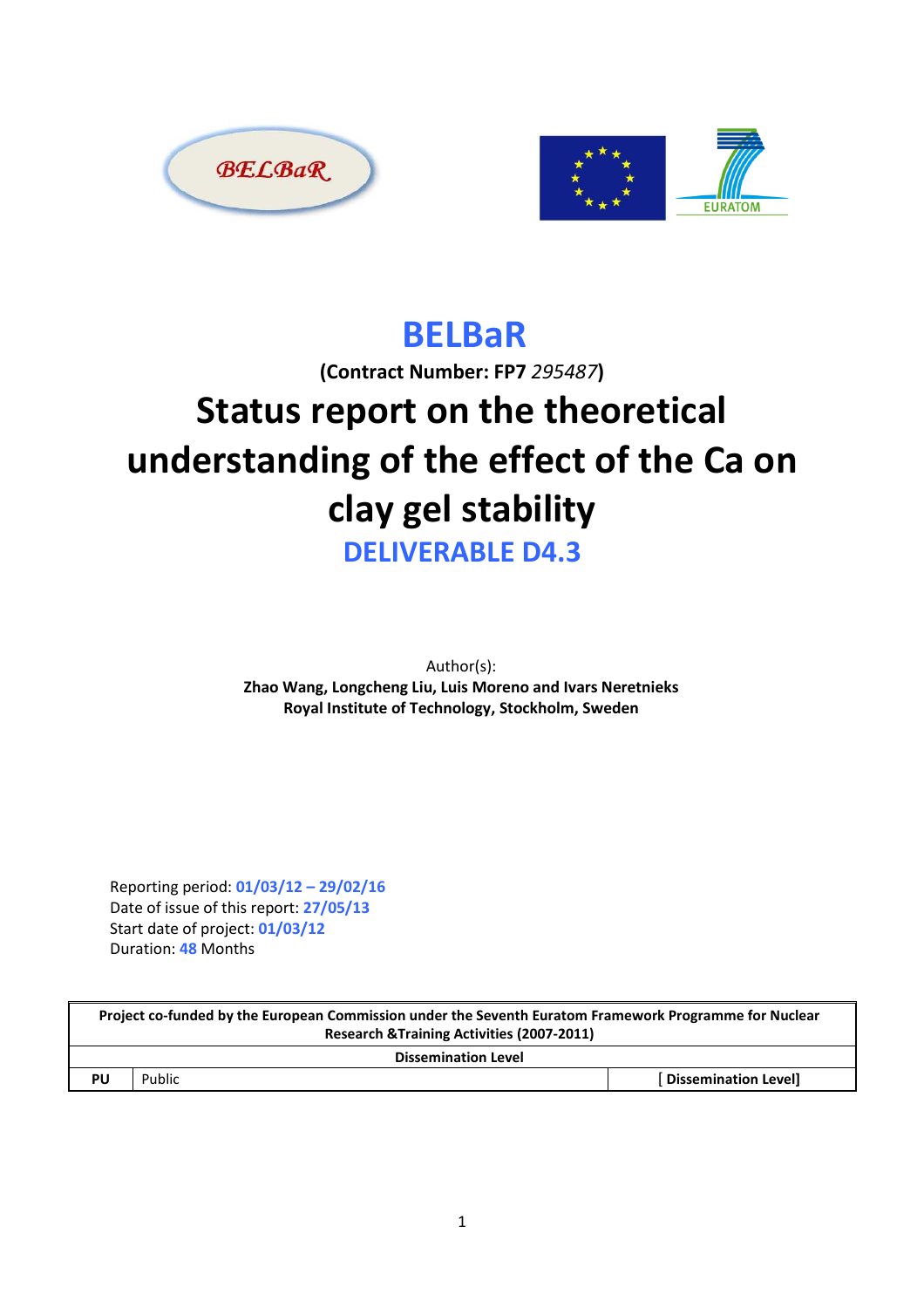#### **DISTRIBUTION LIST**

| Name                       | <b>Number of copies</b> | <b>Comments</b> |
|----------------------------|-------------------------|-----------------|
| Christophe Davies (EC)     |                         |                 |
|                            |                         |                 |
| <b>BELBaR</b> participants |                         |                 |
|                            |                         |                 |
|                            |                         |                 |
|                            |                         |                 |
|                            |                         |                 |
|                            |                         |                 |
|                            |                         |                 |
|                            |                         |                 |
|                            |                         |                 |
|                            |                         |                 |
|                            |                         |                 |
|                            |                         |                 |
|                            |                         |                 |
|                            |                         |                 |
|                            |                         |                 |
|                            |                         |                 |
|                            |                         |                 |
|                            |                         |                 |
|                            |                         |                 |
|                            |                         |                 |
|                            |                         |                 |
|                            |                         |                 |
|                            |                         |                 |
|                            |                         |                 |
|                            |                         |                 |
|                            |                         |                 |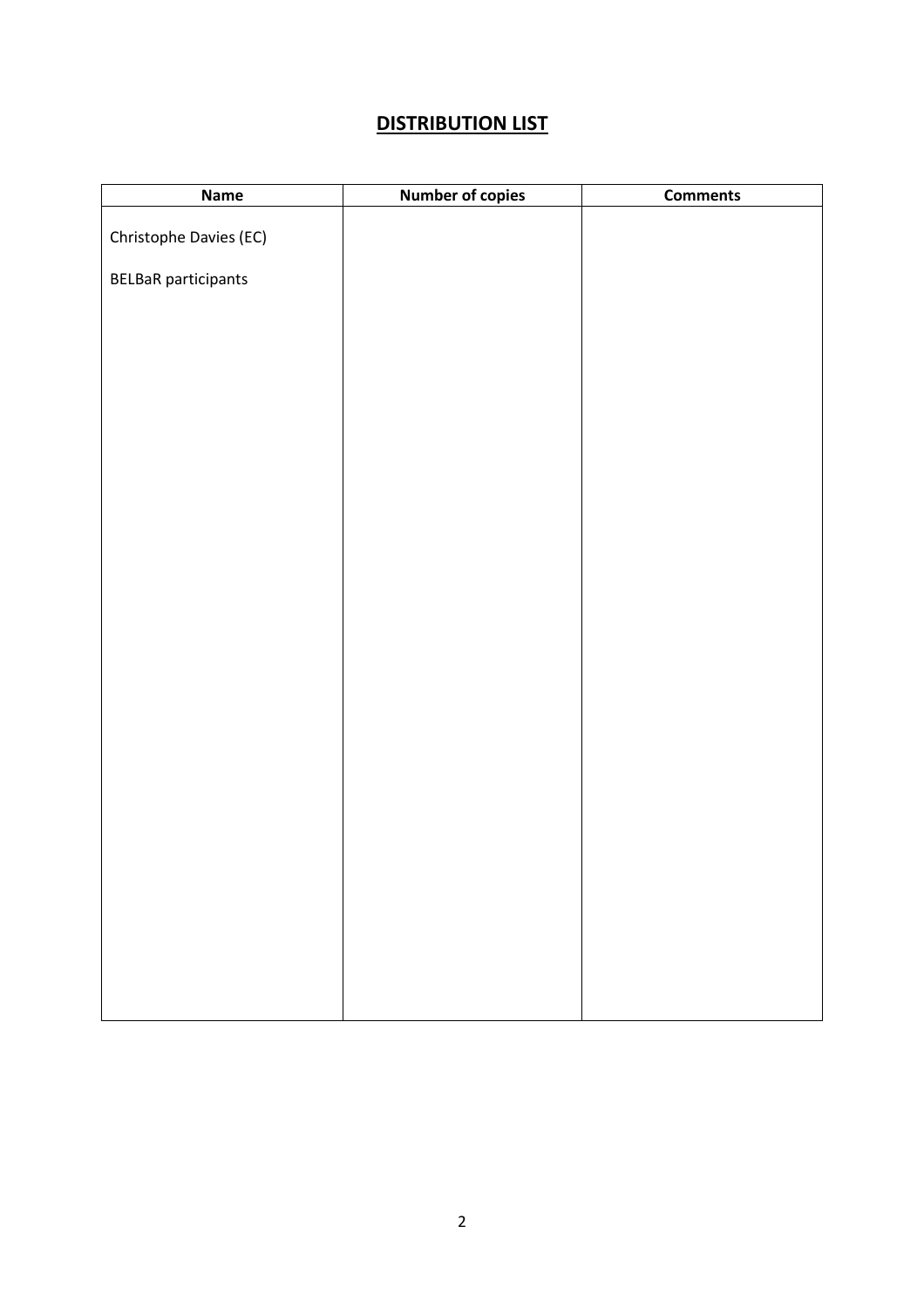# **Table of content**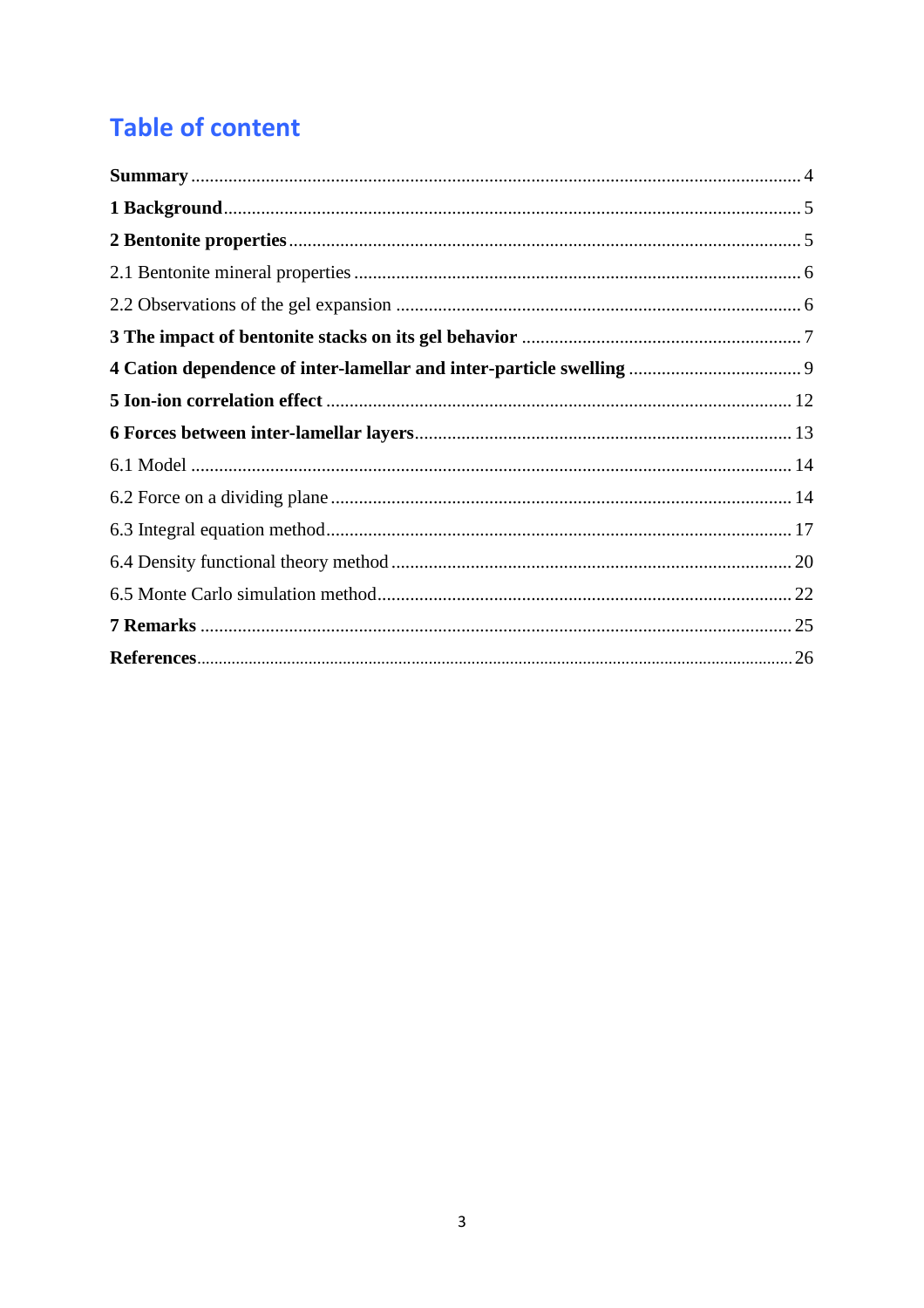### Summary

In the classical Derjaguin-Landau-Verwey-Overbeek (DLVO) theory, the stability of the colloidal solution is determined by the net force resulting from the competition between the van der Waals attraction (vdW) and the diffuse double layer repulsion (DDL). The DLVO theory calculates the double layer interaction based on the Poisson-Boltzmann equation of point-charge electrolytes. As a consequence, this theory neglects entirely the ion-ion correlations and predicts only repulsive forces between electrical double layers for homointeraction.

The ion-ion correlation effect has been used as one possible argument to interpret the Ca smectite behaviors, which have been observed to be very different from those of the Na smectite. One main effort is to explain, e.g., the formation of quasi-crystals and the limited osmotic swelling of Ca smectite.

It is known that the swelling of bentonite in aqueous system is controlled by different processes, e.g., crystalline swelling, osmotic swelling, breakup and formation of montmorillonite particles (stacks, tactoids or quasi-crystals), demixing of exchangeable cations, co-volume swelling and Brownian swelling.

However, to be not exhaustive here, the main objective of this report is to bring the awareness of the so called "ion-ion correlation" effect to simulate the swelling behavior of a compacted bentonite under water uptake. The scope of the theoretical survey is then limited to the current available methods to calculate the inter-lamellar forces.

In general, this report is devoted to a "first hand" status report of the widely used modern methods of statistic mechanics that have considered the ion-ion correlation effect to quantify the swelling between inter-lamellar layers and to investigate the role of divalent ions such as Ca on the structure of smectite particles. A more extensive report, concerning the "entire process" of bentonite swelling with associated swelling mechanisms and model methods, will be prepared in the future.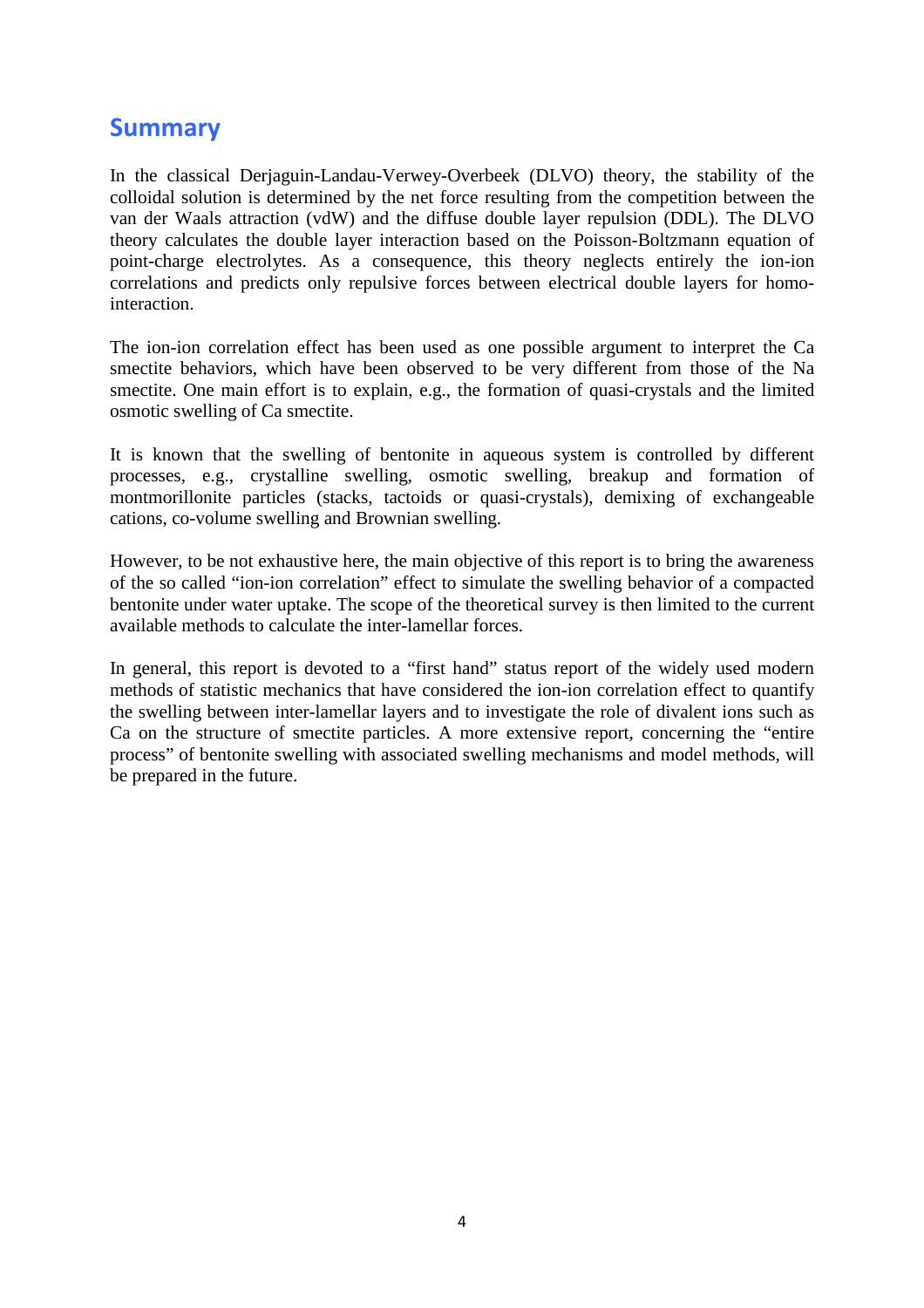### 1 Background

Based on the KBS-3 design, the Swedish repository for spent nuclear fuel is planned to be located at about 500 m depth in granitic rock. The fuel rods containing spent fuel are emplaced in canisters made of an inner steel structure and an outer copper shell. The copper corrodes only if the corrosive agents can be transported to the copper surface. The canisters, which are about 5m long and 1.05 m in diameter, are placed in about 8 m deep vertical boreholes with a diameter of 1.75 m from the floor in the construction tunnels. The canisters are embedded by highly compact bentonite, which swells as the water from the rock fractures intrudes and saturates it. The hydraulic conductivity of the bentonite clay is so low that the water in it is effectively stagnant and the dissolved constituents, including the corrosive agents, transport very slowly through the buffer by molecular diffusion.

A critical issue for the success of such a deep underground repository is to prevent or minimize the release of bentonite clay particles into the water seeping in fractures intersecting the deposition hole. In Sweden, primarily two types of bentonite clays are investigated, i.e., the Na- and Ca-bentonite. This is because the most charge compensating cations residing on the outer surface of the smectite sheets are sodium and calcium, although potassium and magnesium are also found in small amounts in some clay. When clay takes up water, the charge compensating cations stay near to the surface of the sheets. An originally sodium-rich bentonite will exchange the sodium for calcium when exposed to calcium solution. This can impact the evolution of the swelling and other properties of the clay.

Observations suggest that calcium smectite swells nearly as strongly as the sodium smectite at high compaction densities but stops swelling at about 10-20 % volume fraction. By contrast, sodium smectite can swell indefinitely if not restrained by gravity in waters with very low salinity, i.e., under the critical coagulation concentration (CCC). Even in the case of nonsaline water, however, calcium smectites do not seem to release colloids in upward expansion tests in a vertical tube. Such calcium gels may not be cohesive but only form larger particles than sodium gels, and consequently calcium gels do not form a distinct diffuse region at the gel/water interface as the sodium smectites do [Neretnieks *et al*., 2009].

In order to explain the different behaviors of calcium and sodium bentonites, in this report, we discuss and summarize the current status of theoretical understandings of the cation dependence of the swelling of bentonite clays.

# 2 Bentonite properties

There is not a standardized set of terms to describe the properties of bentonite clays. For ease of reference, the following terms and definitions are used for certain entities throughout this report.

*Sheet*: the smallest building of clays, typically a very thin irregular coin-like sheet, sometimes called lamella or platelet.

*Stack*: a number of sheets held together mostly face to face, sometimes called quasi-crystals, tactoids or particles.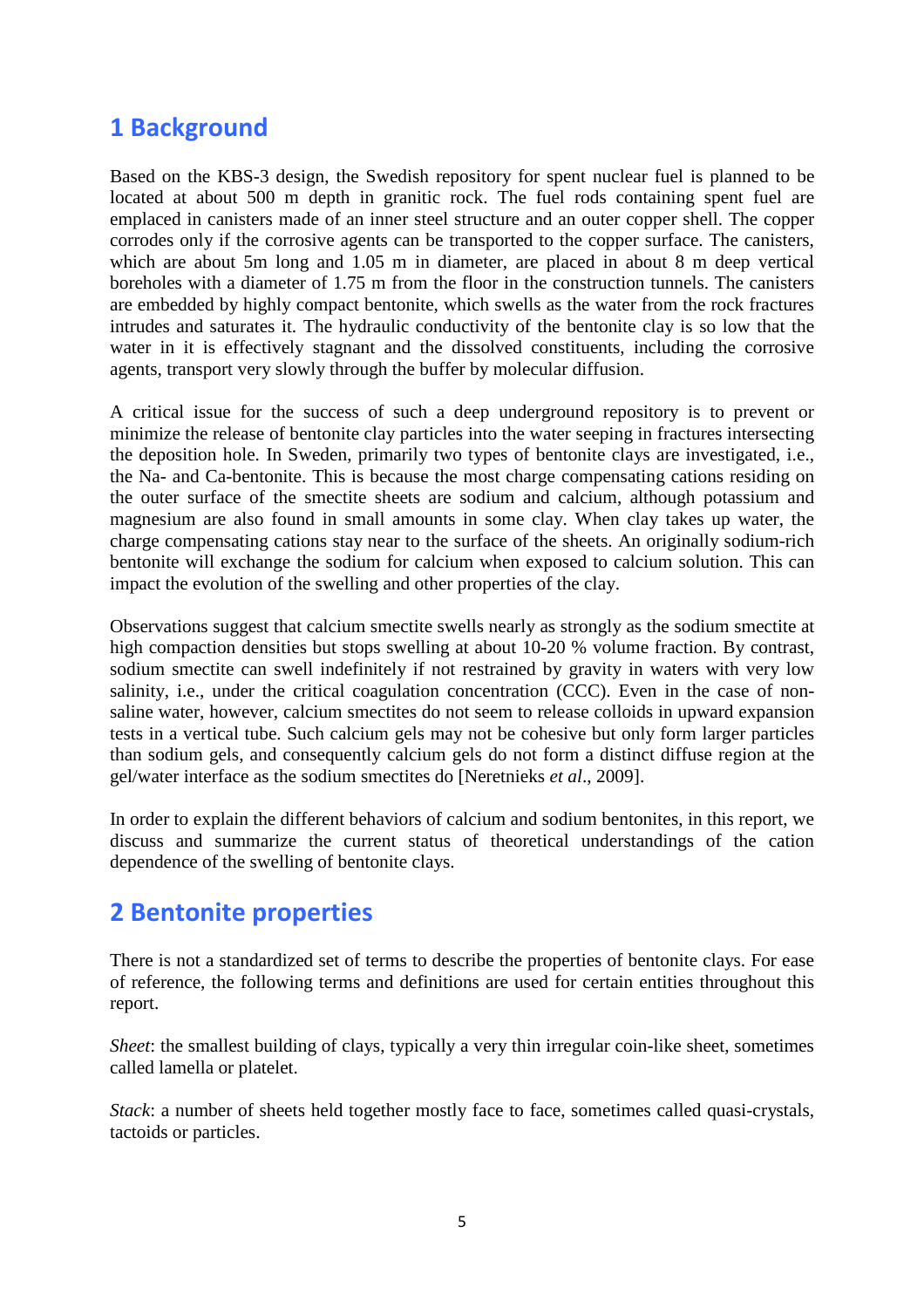*Aggregate*: an agglomeration of stacks or particles held more loosely together than the sheets in the stacks/particles. The number of stacks in an aggregate can range from a few to many.

*Gel*: the stacks are held together and cannot move independently from each other.

*Sol*: the stacks or sheets are so far apart that they can move independently. In a *stable sol*, the repulsive forces are so strong that should particles come near each other by diffusion or gravity, they do not combine to form a new particle.

*Critical coagulation concentration* (*CCC*)*:* the CCC, in principle, sets up a borderline for the smectite to form cohesive gels and stable sol at certain conditions.

# 2.1 Bentonite mineral properties

Bentonite is volcanic ash weathering product. It is generally impure aluminum phyllosilicate clay consisting mostly of montmorillonite and typically contains tens of percent of accessory minerals, such as quartz, calcite and gypsum. The main constituent, i.e., montmorillonite, is a member of the smectite family. It is a 2:1 clay built up of a central octahedral layer sandwiched by two tetrahedral layers. The octahedral layer consists mostly of the aluminum oxide and the tetrahedral layer of mostly silicon oxide.

In the octahedral layer the trivalent aluminum is substituted, at some locations, by Mg or other divalent ions. In the tetrahedral layer the tetravalent silicon is occasionally substituted by aluminum. This causes a negative surplus charge in both layers. It is typically in the range between 0.2 and 0.4 eq per formula unit  $(Si, A1)_4O_{10}$ , and it is compensated by the preferential adsorption of cations on the layer surfaces, intercalated between the unit layers [Olphen, 1997; Lagaly, 2006]. When clay takes up water, the charge compensating cations stay near to the surfaces of the sheets. In addition, the unit layer has at the edges a charge that arises from adsorption or desorption of protons and hence it is pH dependent, positive at acid pH and negative at basic pH. The point of zero charge of the edge sites is located at natural pH, i.e., close to pH 7, according to most literature data. This value has, however, recently been contested and remains under discussion [Lagaly, 2006].

In dry bentonite, the smectite sheets are packed close together with distances between the faces of the sheets of about one nm or less. When wetted with low ionic strength water the sheets form stacks of 5-20 sheets in the case of calcium smectite, but mainly individual sheets for sodium smectite. The sheets are typically hundreds of times larger than they are thick so that these thin sheets must arrange themselves essentially in parallel formation in compact clay. For similar reasons, the thickness of the stacks is increased by sheet-stacking, but still remains negligible in comparison to their major length.

# 2.2 Observations of the gel expansion

One of the experimental series to see the impact of gravity and concentration of mono- and divalent cations was performed by Jansson [2009]. A clay suspension was prepared in a test tube. A net was placed in contact with the suspension, the test tube was filled with solutions of different concentrations and the system was left overnight to settle. The tube was then turned upside down and the behavior was visually observed. Either the clay suspension fell through the net or stayed on top. By using this method, the CCC can be estimated.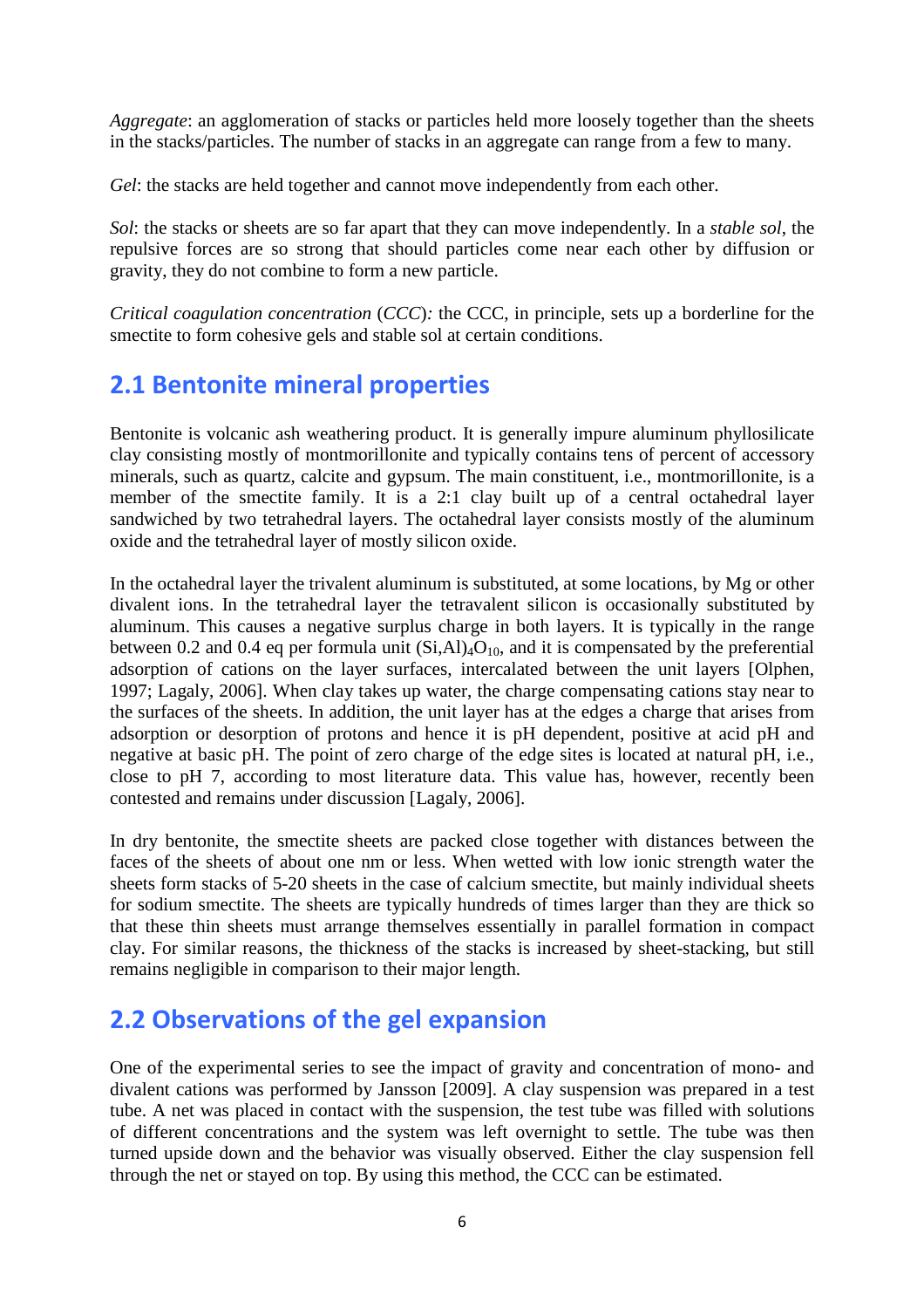The test tube experiments showed that divalent cations (i.e. calcium) are the most important ions for keeping bentonite from dispersing. The critical coagulation concentration obtained by this method was about 1–2 mM for calcium montmorillonite. While the corresponding value for sodium is about 100 times greater.

In short, the compacted bentonite used as buffer material around the copper canisters has a high swelling pressure when wetted. The higher the ionic strength is, the lower is the swelling pressure. The swelling can stop entirely when the ionic strength in the pore water is above the critical coagulation concentration. However, it is noted that below the CCC, sodium clays should expand "forever" if not restrained by gravity. In these situations, sols are formed and the colloidal particles can be transported away by the water seeping the fractures. This causes the buffer erosion.

It is to be noted that the water composition in the deep groundwater at the repository depth is normally above the CCC and no release of the colloids is then expected [Neretnieks *et al*., 2009].

In the other type of gel expansion experiments, deionized water was added through the top into the vertically standing tubes [Dvinskilkh and Furo, 2009]. These experiments showed that sodium as well as calcium rich bentonite swells rapidly and the compact Ca rich bentonite swells to at least 4 times their original volume. The calcium bentonite swells more rapidly than the sodium bentonite at the beginning of the expansion. The NMR imaging suggests that it expands from an average distance between the sheets starting about 1 nm to about 7 to 8 nm average distances between the sheets. By contrast, the purified and Na-exchanged bentonite continues to swell after 8 months. Under such circumstances, the divalent calcium ions seem to cause the smectite to form a denser gel than the monovalent sodium ions. As a consequence, in strongly Ca dominated gels the sheets tend to combine into dense stacks and such stacks will not readily be released even in de-ionized water.

### 3 The impact of bentonite stacks on its gel behavior

It has been found that, when bentonite clays are wetted, the size of Ca stacks is different from that of Na stacks. As a result, the impact on the gel behavior would be different.

When clay is exposed to water, the water molecules must intrude into between the sheets, being absorbed on the surface and hydrate the charge compensating ions. Overlapping diffuse double layers of the ions in the water forms between the sheets. This leads to a very strong swelling pressure of the clay. In low ionic strength waters the repulsive DDL force dominates over the attractive vdW force at all distances and the individual Na-smectite sheets can disengage from the stacks in the gel and form stable colloidal sol.

When sodium is dominating as the compensating ions, the stacks consist of one or at most two sheets on average [Cadene *et al*., 2005]. If calcium dominates, the stacks or particles consist of 5 to 15 sheets or more. It is to be noted, however, that when sodium dominated clay contains particles with up to 30 to 40% calcium the particles still consist of one to 1.5 sheets on average [Bergaya *et al*., 2006]. Clay with even up to 90 % Ca and the rest Na has been observed to behave similar to sodium dominated clay at very low ionic strength. Colloidal particles can be released in erosion tests [Birgersson *et al*., 2009].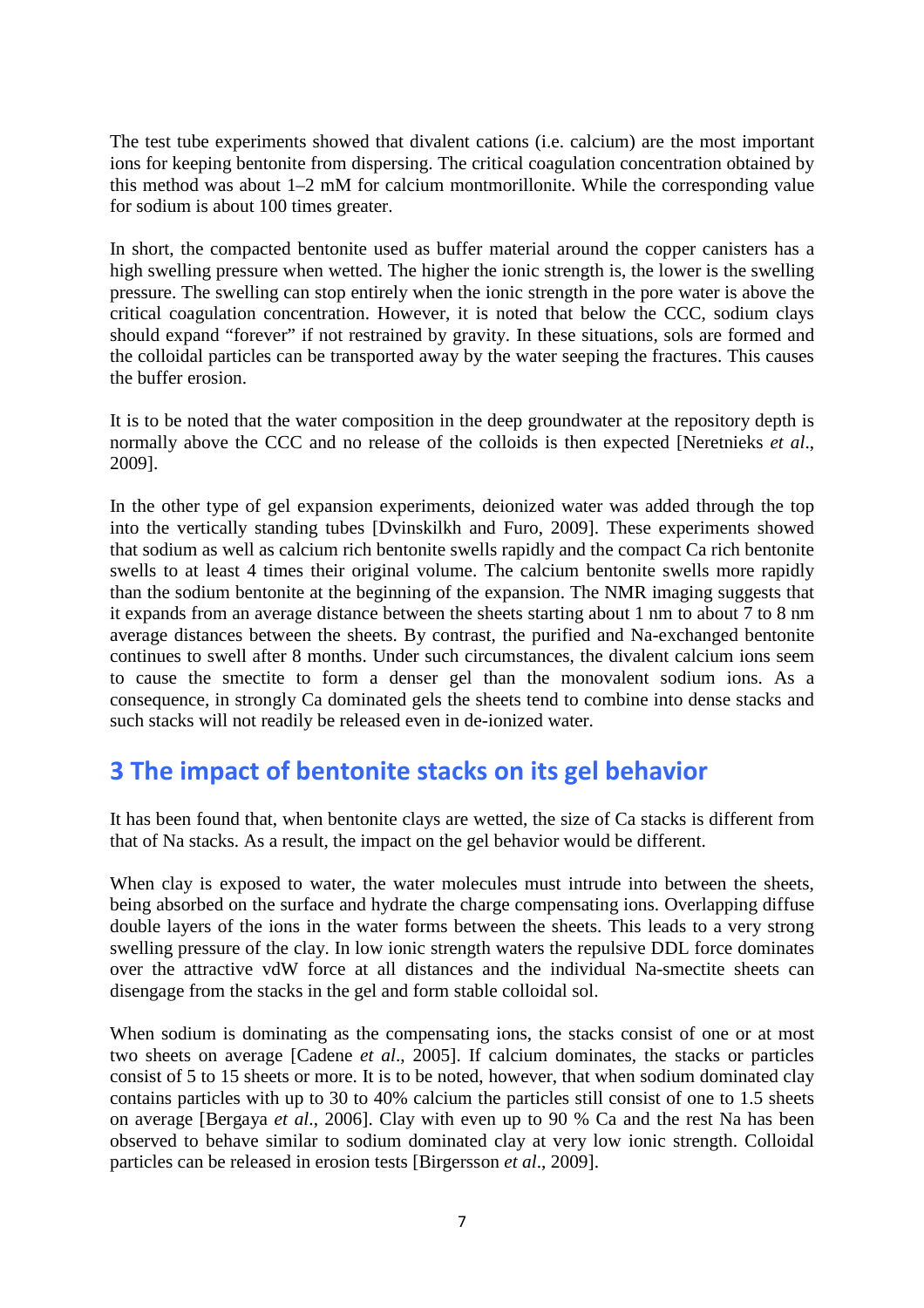The reasons why calcium dominated clays behave so differently are not well understood. The observations that stacks with many sheets are formed in calcium dominated smectite can be explained by ion-ion correlation effects discussed later. This causes very strong attraction between the sheets. If all particles were equally affected by this effect, a total collapse of the gel would be expected and a rigid body with about 50 % porosity should form. This is not the case. One reason for this can be that the sheets have heterogeneous charge densities and charge distribution patterns so that when stacks are formed the outer sheets of a stack does not attract a new sheet. It even repels other sheets by reason(s) unknown. This would explain why calcium dominated clays swell strongly up to a point but no more.

A simple hypothetical model is proposed where the outer sheets of the stack behave as if they are sodium dominated. This would lead to repulsion between the stacks similar or equal to that of the individual sheets in sodium dominated clay. The DDL repulsion force would be the same for the same distance between stacks and sheets. The stacks would swell to the same distance between the outer sheets on the stacks as the distance between the individual sheets in sodium clays, if restrained by the same force e.g. gravity or vdW. The large stacks would be less prone to leave the gel by Brownian movement because of their larger mass. Sol formation would be more difficult.

This hypothetical model does not explain why the stacks are formed with the outer sheets behaving essentially as sodium charged sheets when the inner sheets in the stacks are strongly attracted by ion-ion correlations. However, it would explain why calcium dominated clay stacks have essentially the same swelling pressure at high volume fractions. It also explains why calcium clay expands more rapidly initially as the stacks have smaller surface to volume ratio and thus are less restrained in their movement against the water that intrudes the gel to replace the volume vacated by the stack. The friction force per mass of particle is smaller. It furthermore explains why calcium gel stops expanding at a larger clay volume fraction when the stacks reach the distance when the attractive van der Waals forces balance the repulsive DDL forces. The latter is conditioned on the ionic strength being sufficiently high that it is above the CCC. Below the CCC vdW forces will not be strong enough to balance the DDL forces at any stack/sheet distance. The individual sheets of sodium smectite will be able to release particles by thermal forces- Brownian movement- and form a stable sol. The much more massive stacks will not be released as readily. Gravity has a much stronger effect on the larger stacks and pulls back the stacks more strongly in vertically expanding gels. The above hypothetical model predicts that also calcium gel in de-ionized water should expand "forever", forming a sol, when allowed to expand horizontally. The gravity then plays no role. The sol formation would be much slower, however, than for sodium clays as the "diffusivity" of the large stacks is much smaller than for individual sheets. We have found no long time experiments described in the literature to support this, however. Hopefully some of the experimental teams in BELBaR can be stimulated to make such experiments.

In order to understand the stack formation and give support to the hypothetical model described above the strong attractive forces between sheets in calcium dominated clays must be better understood and modeled. The ion-ion correlation effect, which retains Ca smectite in stacks of many sheets at close distances, has been postulated to explain why stacks are observed in the calcium system. The attractive forces due to the ion-ion correlations in Ca smectite arrange the individual sheets to form larger particles, i.e., the individual sheet "condensates" to quasi-crystals [Kjellander *et al*., 1988b]. These are not like the flocculate particles that can form because in the latter case the sheets are loosely attached to each other and can readily be broken up again. By contrast, the quasi-crystals form large flat sheets of up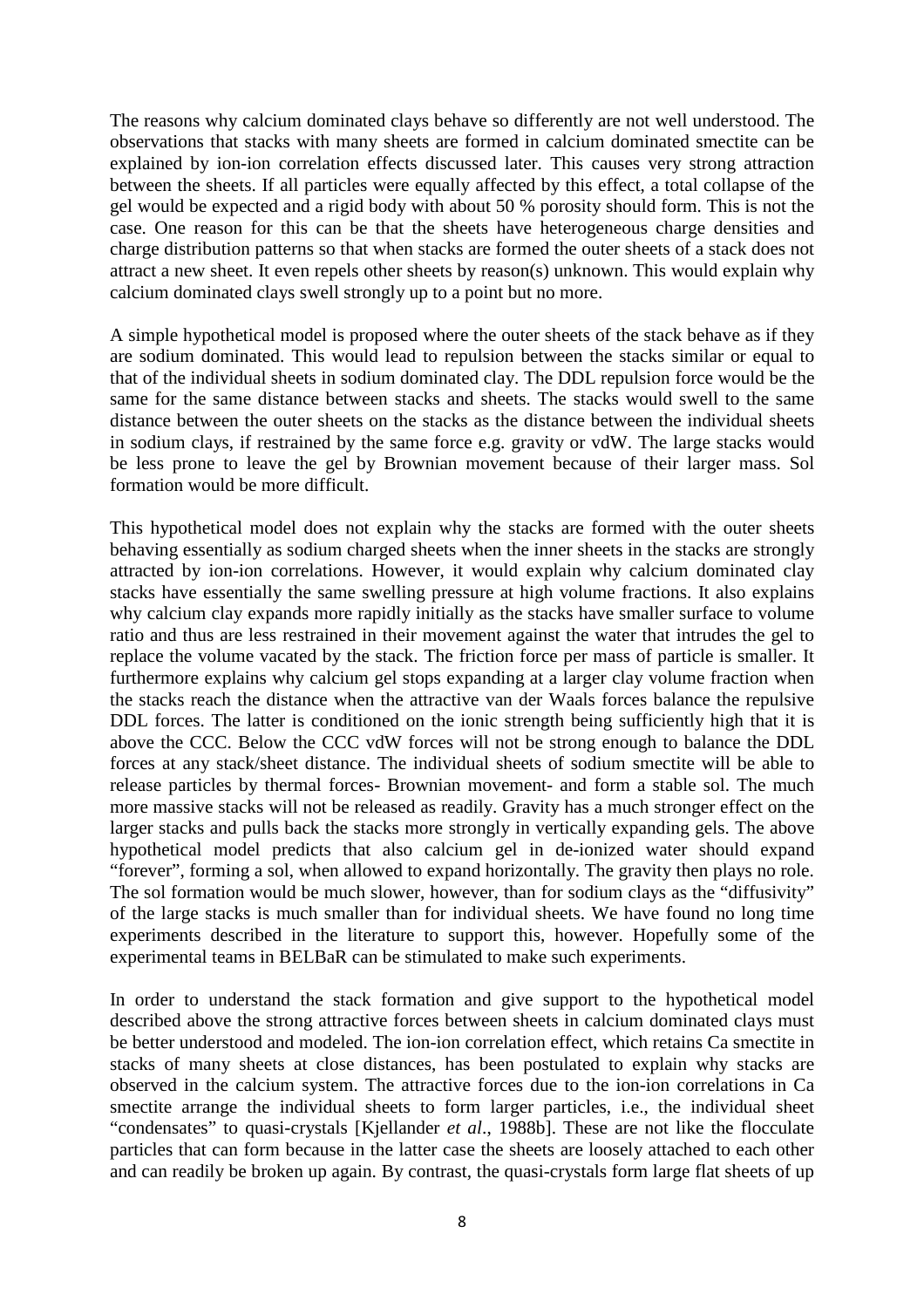to 5,000 nm lateral size and several nm thickness [Neretnieks *et al*., 2009]. The individual sheets in the compound particles (quasi-crystal) are strongly held together by the ion-ion correlations. Such configurations of the Ca exchanged smectite have been observed in the expansion and filtering experiments, where the Ca exchanged bentonite has difficulties in passing 100-200 um filters while the sodium exchanged smectite readily pass through filters down to 0.5-2 um [Birgersson *et al*., 2009].

To be able to understand and simulate the swelling behavior of a compacted bentonite under water uptake, the structure of clay made up of mainly the smectite sheets and how the structure, and charge of counter-ions, could influence the inter-lamellar separations and subsequently the swelling pressure should be investigated.

The following part of this report is devoted to the understanding of the cation dependence of the bentonite swelling and the current methods of statistic mechanics to quantitatively determine the inter-lamellar forces of bentonite clays.

# 4 Cation dependence of inter-lamellar and inter-particle swelling

The basic structural units of smectite clays are negatively charged 0.96 nm thick lamellae, separated by cations and water molecules. However, the description of the structure of macroscopic clay as a simple collection of individual lamellae is far from being satisfactory, except in very dilute aqueous solutions of Na-exchanged montmorillonite. In most situations, at least one or two intermediate or mesoscopic structural features have to be introduced [Jullien *et al*., 2005].

The swelling process of montmorillonite, which starts from a dry solid sample and expands it all the way to a suspension of individual or aggregated lamellae, is obviously a multi-scale process. In general, the first one is the increase of the distance between the lamellae within each particle. The second one is the increase of the surface-to-surface distance at the mesoscale voids between the particles.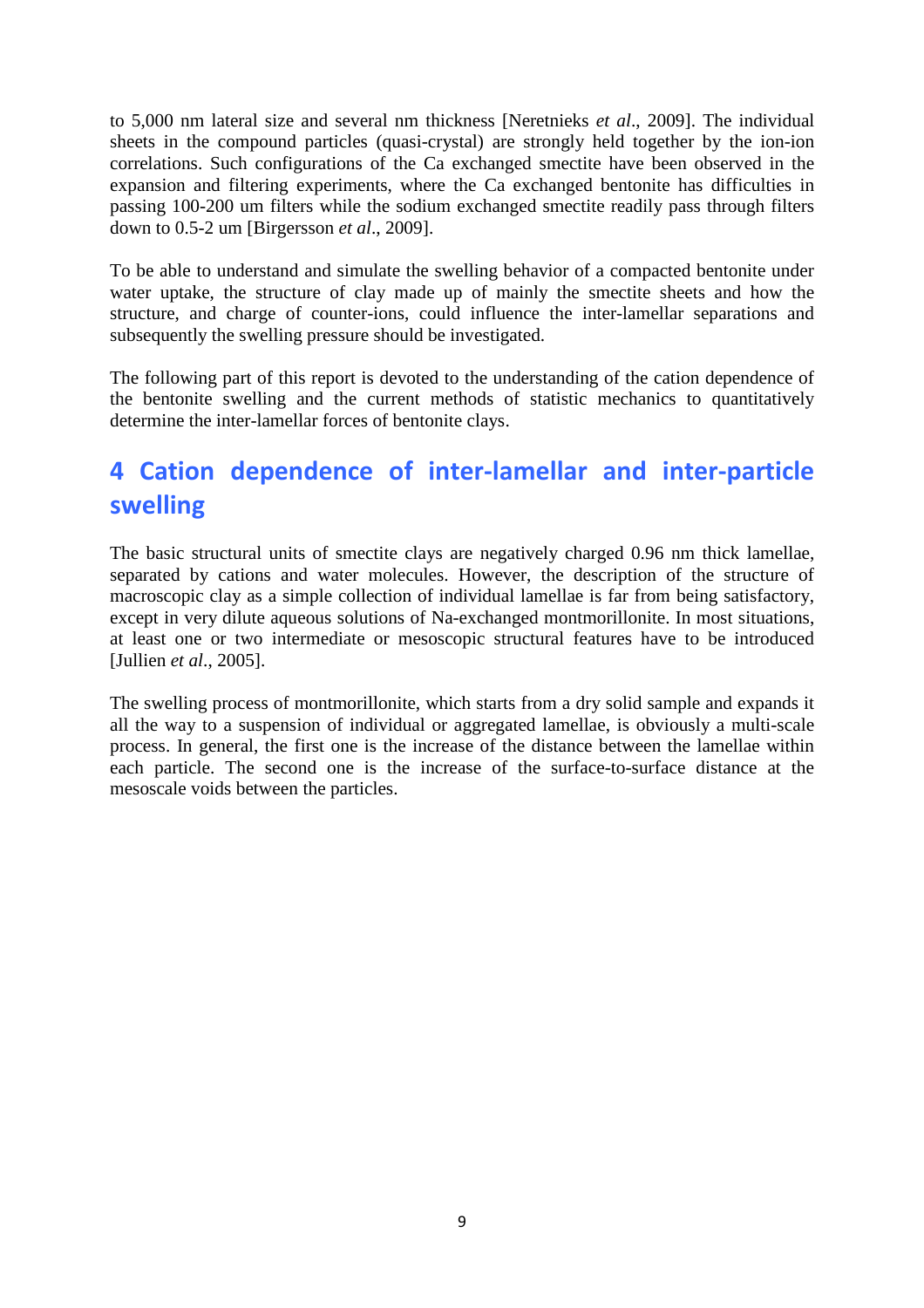

Figure 1. Representation of the multi-scale structure of swelling clays [Jullien *et al*., 2005]

The expansion of the inter-lamellae space is referred to as crystalline swelling. As suggested by Salles *et al*. [2008], the crystalline swelling is occurring until the inter-lamellar cations have completed their main hydration shells, in a range of relative humidity values from 0.6 to 0.8 depending on the interlayer cation. As soon as the inter-lamellar space is completely filled with three or more layers of water molecules and as the ions and water molecules acquire a larger mobility, electrical double layers develop and a second swelling regime sets in. This swelling regime is often called the osmotic regime because it is ultimately driven by a larger ionic concentration in the lamellar space as compared to the other void spaces.

Still according to Salles *et al*. [2008], in this second process, a well established phenomenon in Na smectites, in which the cations are particularly mobile that it can lead to complete exfoliation that would eventually break up the stack and form individual platelets (sheets). However, in the Ca dominated smectites, the osmotic swelling process is not as complete as that of the Na smectites. The limiting dispersion state is a collection of quasi-crystals (stacks) in which the lamellae remain separated by three or four layers of water molecules. Although there is some understanding of the attractive forces which restrict the osmotic swelling (the so-called ion-ion correlation forces in particular), no theory has been able so far to predict the number of lamellae in a quasi-crystal. It should also be pointed out that, most of the current theoretical studies are based on the primitive model descriptions (as discussed later) for the electrolytes, where the structure effects of water molecules on the lamellar spacing and consequently the swelling pressure have been neglected.

The inter-particles voids normally have a wall-to-wall distance between 2 nm and 50 nm. As one of the current available techniques to measure the inter-particles pore size distribution, a thermoporometry experiment was carried out to verify that the inter-particles mesopores do indeed swell in the case of Na-montmorillonite [Salles *et al*., 2008]. Those experiments were performed at various relative humidity values on swelling clays saturated with different interlayer cations. This swelling is starting at a relative humidity at the order of 0.54, well before the complete filling of the inter-lamellar voids. The interlayer expansion at the two water layers thickness, corresponding to a interlayer space opening or interlayer distance  $d_{001}$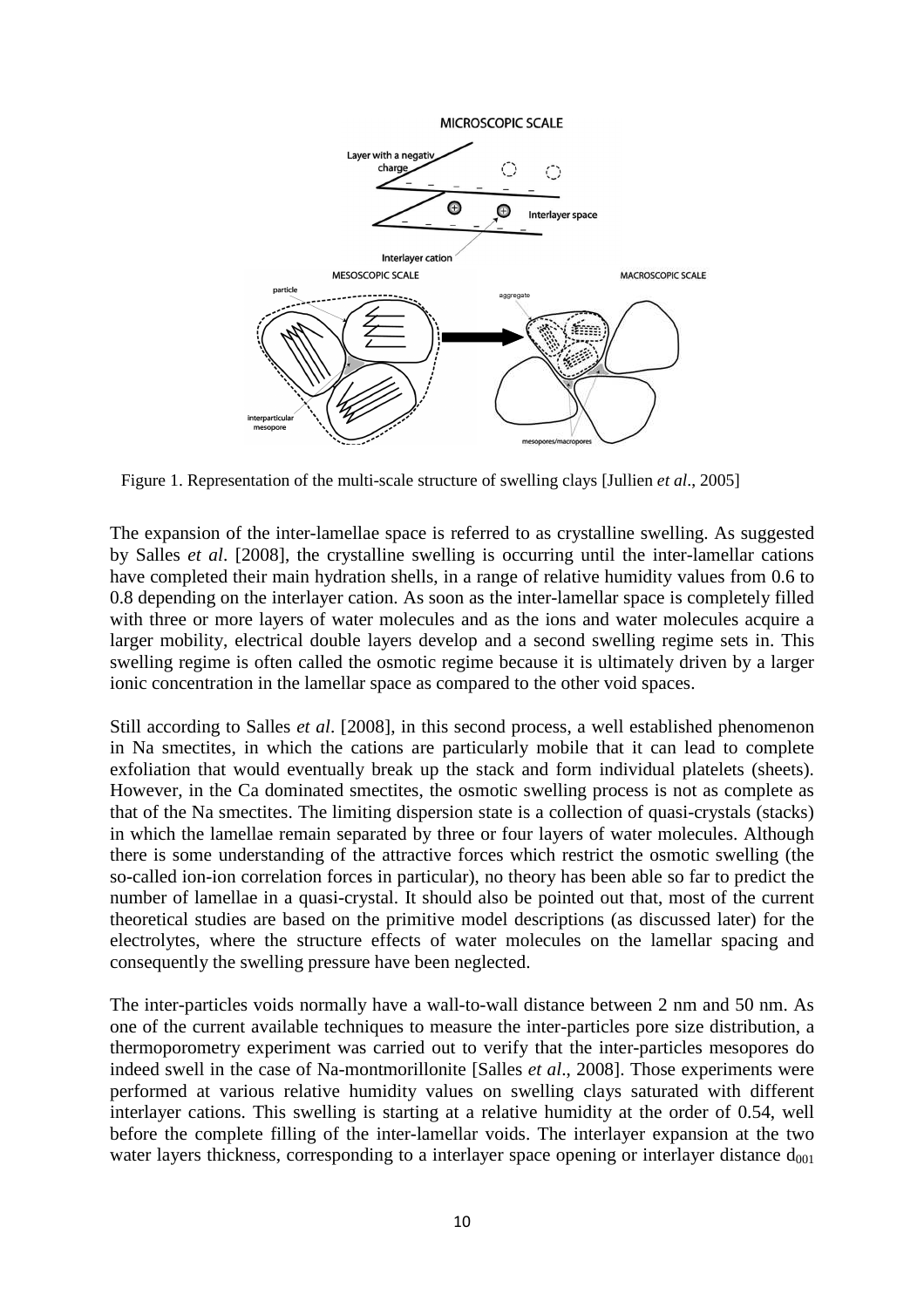$= 15$  Å, is reached at RH = 80% only (figure 2), and therefore the mesopore swelling of Nabentonite starts when crystalline swelling still dominates.

For the Ca sample, in figure 2, the interlayer expansion to 2 water layer state (around  $d_{001} =$  $15$  Å) is reached at low RH. By further increasing the RH, the swelling of the mesopores at not very high relative humidity is, however, not observed or strongly limited in the Caexchanged montmorillonite [Salles *et al*., 2010].

A possible interpretation of this difference in the behaviors of Na- and Ca- montmorillonite samples can be related to the capacity of a given ion-exchanged montmorillonite to undergo the osmotic swelling. Osmotic swelling is basically an entropy-driven process [Israelachvili, 1992]. With electrically charged surfaces, it requires a mobile swarm of counter-ions. The osmotic swelling is directly related to the ideal gas behaviors of an ionic cloud. Any deviation from this behavior, due for instance to the ion-ion correlation forces such as in Camontmorillonite, restricts the osmotic swelling. From this ideal gas perspective, the privileged osmotic swelling mechanism in Na-montmorillonite is in agreement with the electrical conductivity measurements [Salles *et al*., 2008] which showed that the Na cations are much more mobile than other larger cations, such as Ca.



Figure 2. Evolution of the pore sizes as a function of RH for different cations for the principal (closed symbols) and second peak (open symbols) and comparison with XRD data [Ferrage *et al*., 2005]. In these figures, the Li-, Na-, K-, and Ca-montmorillonites mesopores sizes and  $d_{001}$  are respectively reported by blue squares, red circles, green-up-triangles and black down-triangles [Salles *et al*., 2010].

It can be concluded from the thermoporometry experiments shown in figure 2 that a swelling acts on the mesopores for Na montmorillonites even at low relative humidity. In contrast, for Ca- montmorillonites, the structure of the mesopores seems not to be influenced when the bentonite is kept unsaturated.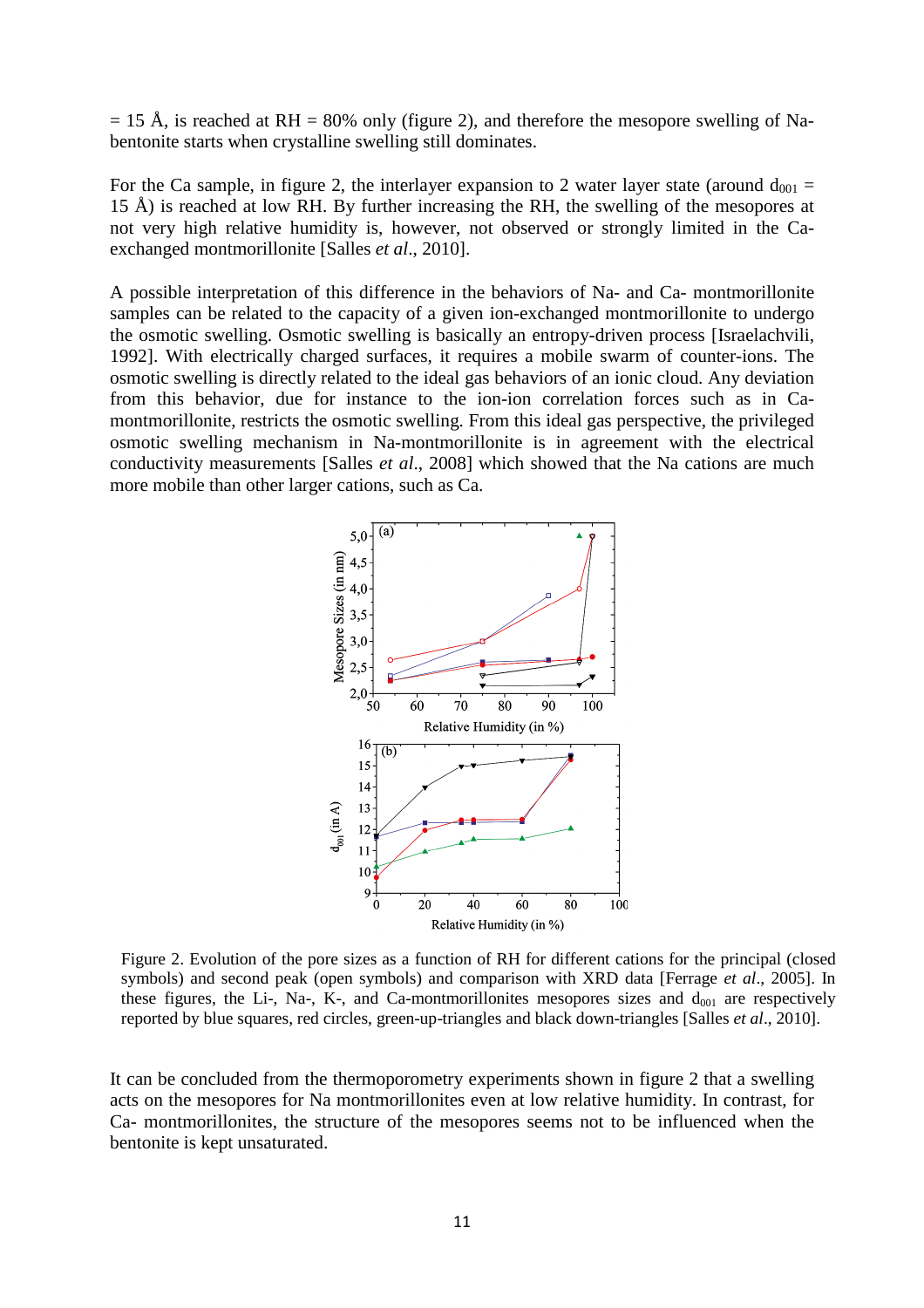Based on the above discussions, we will proceed in the following to focus on the quantitative understanding of the swelling between inter-lamellar layers, where the calcium acts as dominating cations.

### 5 Ion-ion correlation effect

The ion-ion correlation effect has been considered as one possible argument to explain the Ca smectite behaviors, e.g., the formation of quasi-crystals and the limited osmotic swelling.

The strongly attractive forces were predicted theoretically by Kjellander *et al*. [1988b], when the so called "ion-ion correlation" effect has been included. Such prediction of an attractive region in the inter-lamellar pressure curve was found to be in close agreement with the experimental measurements of attractive forces between mica surfaces in  $CaCl<sub>2</sub>$  solutions. These results present the first quantitative explanation of the marked effect of the calcium ions in arranging the individual sheets to form larger particles and preventing the swelling of the smectite. The short-range  $\langle 2 \text{ nm} \rangle$  interaction between calcium-clay particles is of fundamental importance to understand the structural behavior of colloidal particles.

In their studies, the validity of the ion-ion correlation effect was tested by direct experimental measurements of the short-range swelling forces between the basal planes of two molecularly smooth muscovite mica surfaces in CaCl<sub>2</sub> solutions of various concentrations. The surface force measurement technique was developed by Israelachvili and Adams [1978] and has been extensively used to study the liquid structure in very thin films. The forces measured between the negatively charged mica surfaces in a  $0.15$  M CaCl<sub>2</sub> solutions are shown in figure 3.



Figure 3. Forces measured between mica crystals in a 0.15 M CaCI<sub>2</sub> solution [Kjellander *et al.*, 1988b].

In figure 3, the dotted regions of the curve cannot be measured using the spring technique. Instead, the surfaces were observed to jump from the force maxima to the next oscillation (e.g., from b to a). The single figures given on the graph are estimated pressures between mica surfaces at the maxima and minima in units of  $MN·m<sup>-2</sup>$ . It has been observed, at short separations, that the estimated pressures suggest some oscillations with a periodicity of about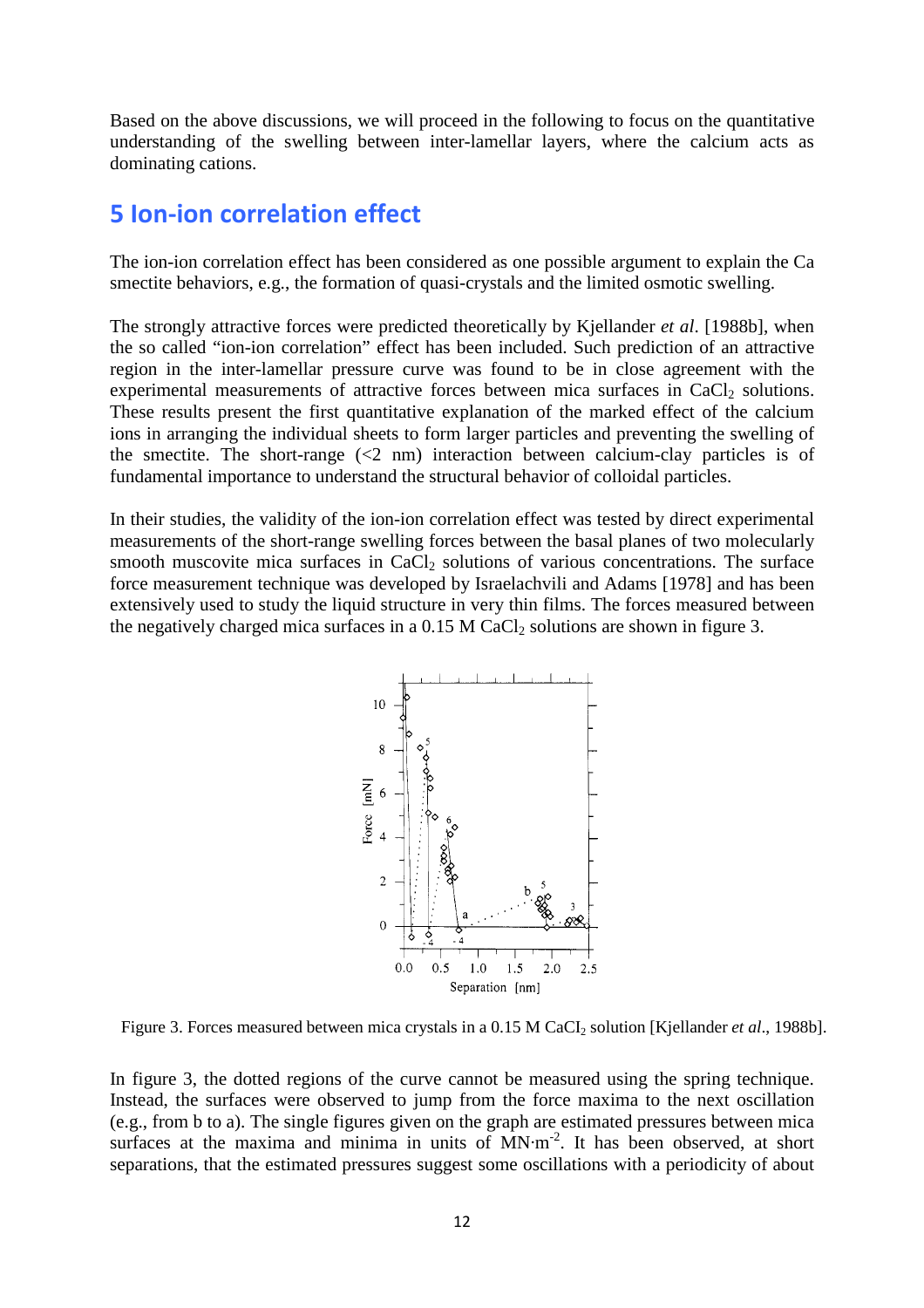0.3 nm, which is close to the diameter of the water molecule. As a result, such "oscillatory" forces were attributed to the ordered water molecular layers.

The measured minimum in pressure is  $-4$  MN $\cdot$ m $^{-2}$  at the separation of 0.75 nm between the lamellae layers, as indicated in figure 3. These results give strong support to the ion-ion correlation effect, which has been included in their theoretical calculations to predict a relative deep attractive well at separations between 0.65 to 1.8 nm under the same solution and surface conditions. As shown in figure 4, their theory (dots) predicts a pressure of -4.7  $MN \cdot m^{-2}$  at the separation of 0.85 nm when the surfaces carrying 1 negative unit charge per 0.9 nm<sup>2</sup> immersed in a 0.15 M CaCl<sub>2</sub> solution. It may be noted that one MN·m<sup>-2</sup> is equal to one MPa or about 100 atm. pressure holding the sheets together. For comparison, the tensile strength of concrete is in the same range as that holding the smectite sheets together, i.e., 2-5 MPa.

In figure 4, the theoretical and experimental results are combined to give a semi-schematic picture of the total swelling pressure curve for the Ca-mica platelets (curve). Once the structural effects of the water molecules are included, the inter-lamellar forces should be modified by introducing an oscillatory contribution. Although the three oscillations in the pressure between the positions *b* and *a* could not be measured (cf. figure 3), they have been shown here for clarity. Their theoretical calculations are indicated by dots in figure 4.



Figure 4. Semi-schematic representation of the interaction law between mica surfaces carrying 1 (negative) elementary charge per  $0.9 \text{ nm}^2$  immersed in a  $0.15 \text{ M }$  CaCl<sub>2</sub> solution (curve). The calculated inter-lamellar pressures are shown with dots [Kjellander *et al*., 1988b].

In addition, their experimental measurements in  $0.4$  and  $2.0$  M CaCl<sub>2</sub> solutions also indicate attractive contributions to the double-layer forces, in rough agreement with the theoretical calculations. The remarkable agreement observed here between a sophisticated theory of the electric double layer and direct experimental measurements supports the conclusion that the limited swelling of the Ca-clays is due to an ion-ion correlation effect, which has been entirely neglected by the classic DLVO theory.

### 6 Forces between inter-lamellar layers

Having discussed the ion-ion correlation effect, the question is, then, how to quantify the forces between inter-lamellar layers. Towards that end, a variety of modern statistic mechanic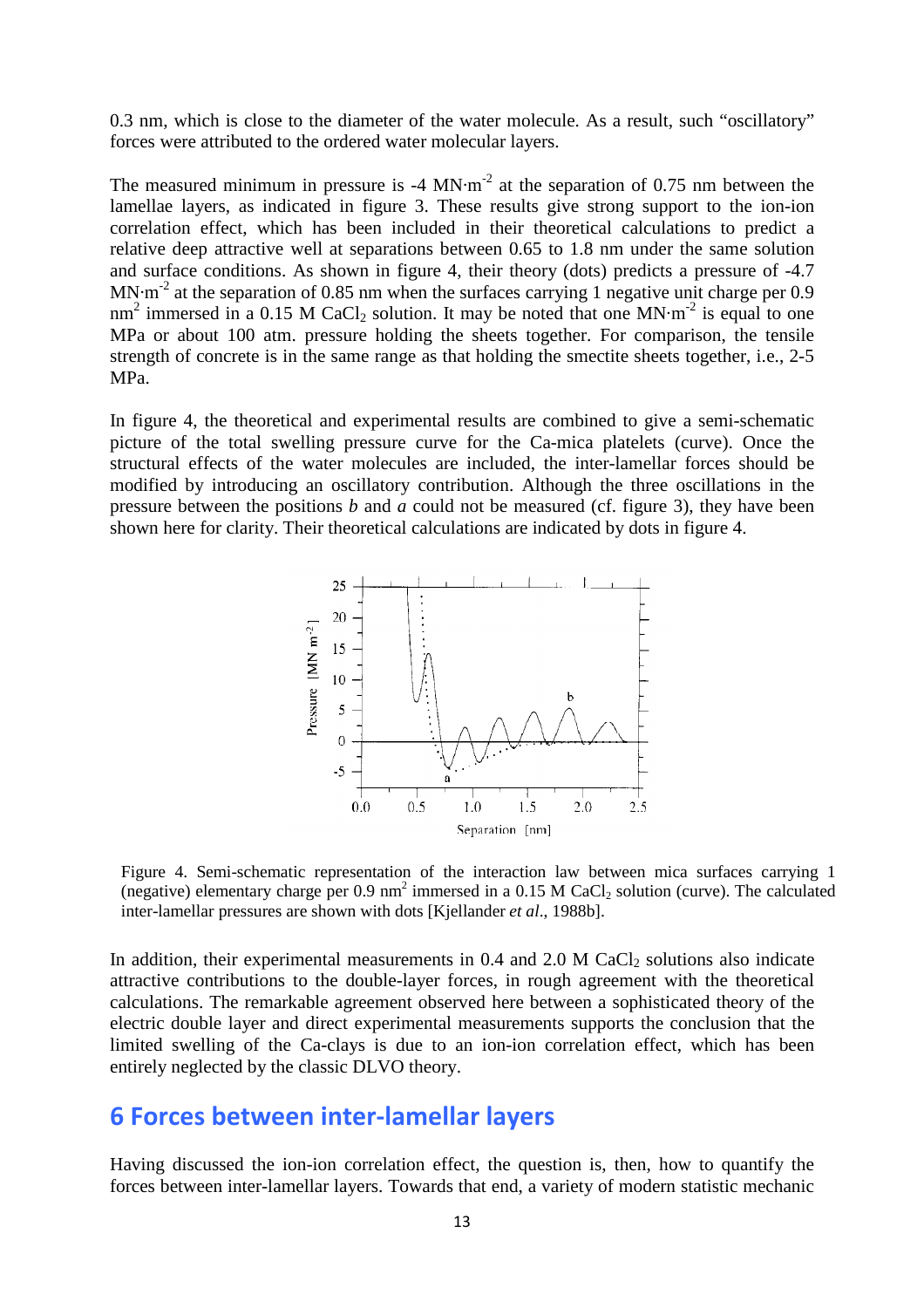methods have been reported to investigate the role of divalent Ca on the swelling behavior of smectite gels.

### 6.1 Model

A simplified model of smectite sheets is to treat them as two planar negatively charged surfaces neutralized by sodium and/or calcium counter-ions. The lamellar structure is assumed to be in equilibrium with an infinite salt reservoir of known concentration.

Such a model system is constructed based on the so-called primitive model, where the smectite sheets are treated as two planar infinitely large walls with uniformly distributed surface charge density  $\sigma$ . As shown in figure 5, the walls are immersed in the primitive model of an electrolyte solution. Water is considered as structure-less dielectric continuum, the ionic species are modeled as charged hard spheres with a diameter *d* with the point charges embedded at the center of each sphere. The image charge effects are neglected in this model, since the relative permittivity of the surface wall is assumed to be the same with that of the medium as  $\varepsilon_r$ . The dielectric constant of the vacuum is denoted as  $\varepsilon_0$ . The walls are separated by a distance *h* apart, where the left wall is located at  $z = 0$  and the ions are in contact with the walls with the closest distance of *d*/2 to the surface.



Figure 5. Representation of the model system

### 6.2 Force on a dividing plane

Based on the model system shown above, the force between two walls (or the inter-lamellar layers) can be described by focusing on a single plane in the model system and making a few physically motivated arguments. Regardless of what position of the plane we choose to examine, one would expect the inter-lamellar pressure to take the form [Rodgers, 2008],

$$
P_{\text{int}} = k_{\text{B}} T \sum_{i} \rho_{i}(z) + \frac{\langle F_{\text{LR}} \rangle}{A}
$$
 (1)

where the inter-lamellar pressure  $P_{\text{int}}$  is evaluated on a dividing plane located at *z*.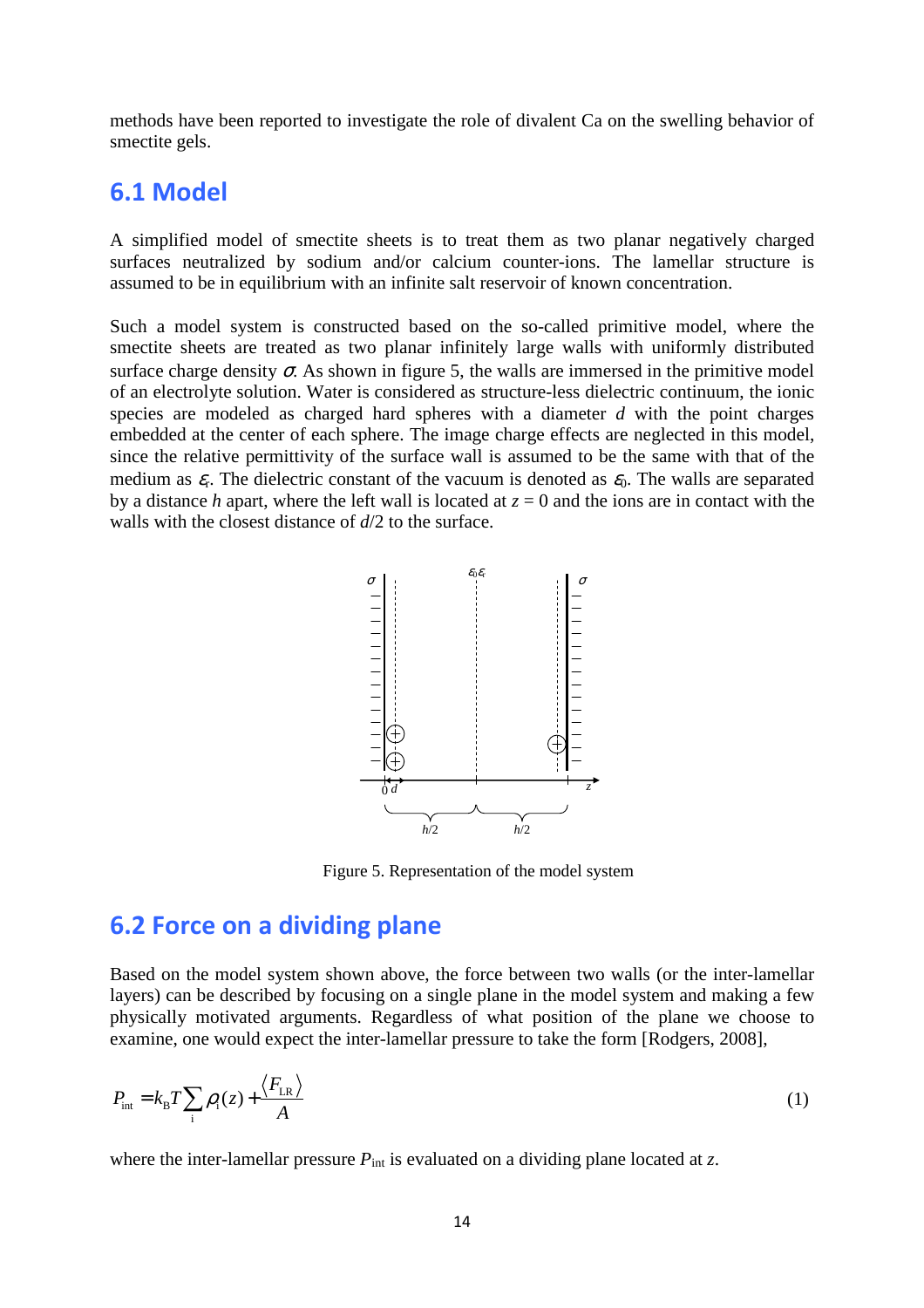In Eq. (1),  $\langle F_{LR} \rangle$  is the average force felt by the objects to the right of the plane due to the objects on the left of the plane. A is the cross-sectional area of the plane.  $k_B$  is the Boltzmann constant and *T* is the absolute temperature. The first term on the right-hand side of Eq. (1) is the "ideal gas" part of the pressure [Rodgers, 2008], and the explicit expression of the second term can be derived by counting the net force between the objects to the left and right of the dividing plane.

Obviously, the choice of the dividing plane can be made directly adjacent to one of the confining walls, and this choice gives rise to the commonly known "contact theorem" [Henderson *et al*., 1979] that has been extensively applied to connect the thermodynamic property of the ionic fluid to its structure at the interface. That is, one can write,

$$
P_{\text{int}} = k_{\text{B}} T \sum_{i} \rho_{i} \left( \frac{d}{2} \right) + \frac{\langle F_{\text{LR}} \rangle}{A}
$$
 (2)

If one assumes the dividing plane is immediately next to the left wall, the total force on the left wall can be written as a sum of the force  $F_{\text{ions-LW}}$  due to all the *N* ionic particles in the solution and the force  $F_{\text{RW-LW}}$  due to the right wall [Rodgers, 2008],

$$
\frac{\langle F_{LR} \rangle}{A} = \frac{1}{A} (F_{\text{ions-LW}} + F_{\text{RW-LW}})
$$
\n(3)

Since the electric field *E* created by an infinitely large and uniformly charged wall is constant pointing out from the surface [Lyklema, 1995],

$$
E = \frac{\sigma}{2\varepsilon_0 \varepsilon_{\rm r}}\tag{4}
$$

the forces between the ions and charged wall can be obtained by multiplying the ion charges and the electric field; the force between two walls can be also described in a similar way. As a consequence, Eq. (3) becomes

$$
\frac{\langle F_{LR} \rangle}{A} = \frac{1}{A} (\sum_{i=1}^{N} z_i e \frac{\sigma}{2\varepsilon_0 \varepsilon_r} + \sigma A \frac{\sigma}{2\varepsilon_0 \varepsilon_r})
$$
(5)

By using the overall electro-neutrality condition of the system,

$$
\sum_{i=1}^{N} z_i e = -2\sigma A \tag{6}
$$

Eq. (5) can be written as,

$$
\frac{\langle F_{LR} \rangle}{A} = -\frac{\sigma^2}{2\varepsilon_0 \varepsilon_{\rm r}}\tag{7}
$$

The combination of Eq.  $(2)$  and Eq.  $(7)$  results in the exact "contact theorem" as,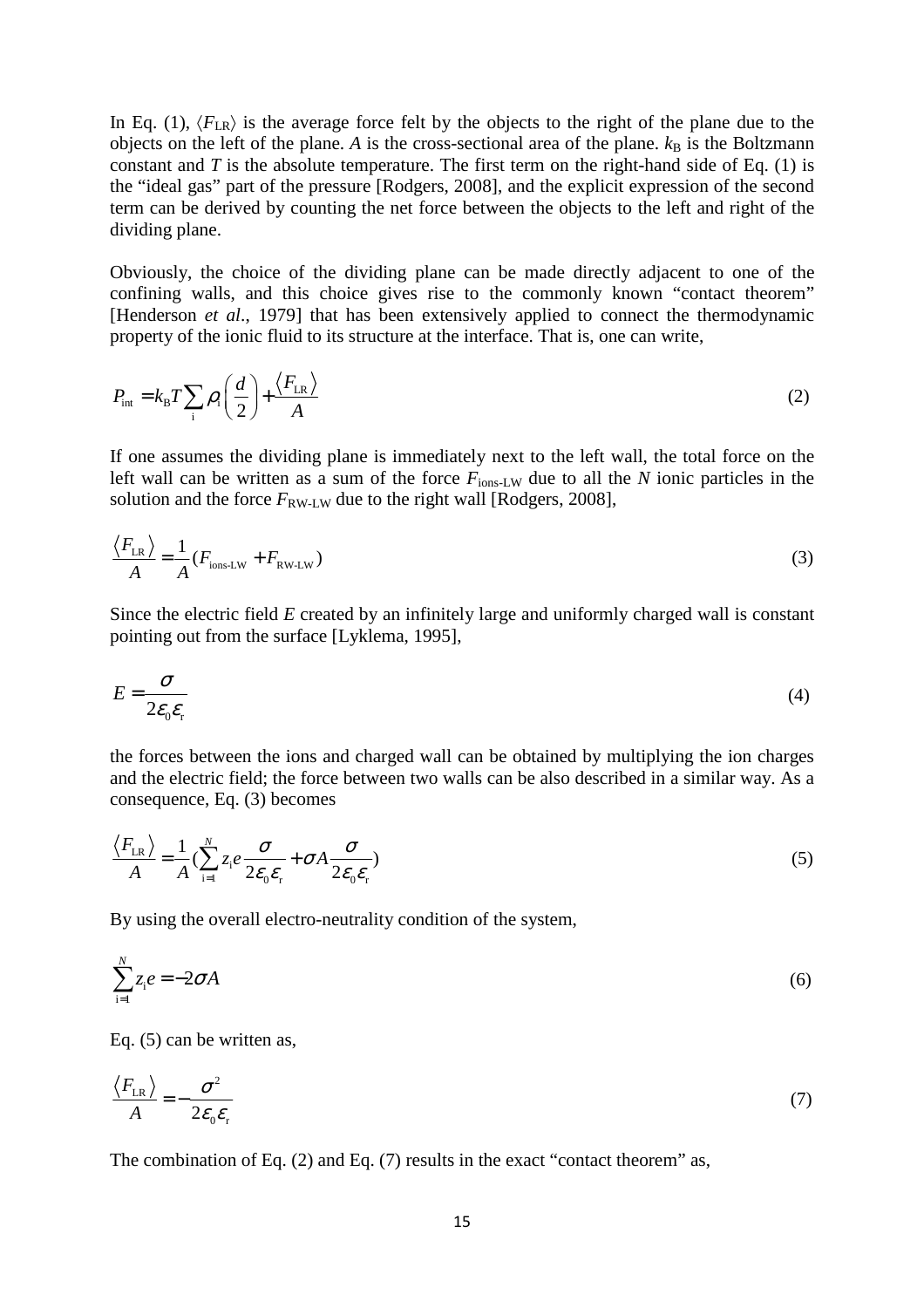$$
P_{\text{int}} = k_{\text{B}} T \sum_{i} \rho_{i} \left( \frac{d}{2} \right) - \frac{\sigma^{2}}{2 \varepsilon_{0} \varepsilon_{\text{r}}} \tag{8}
$$

It is, however, to be pointed out that the pressure of a coexisting bulk electrolyte  $P(\infty)$  should be subtracted if one aims to obtain a net pressure  $P_{\text{net}}$  between charged surfaces immersed in an electrolyte solution, i.e., one can write [Tang *et al*., 1992],

$$
P_{\text{net}}(h) = P_{\text{int}}(h) - P(\infty) = k_{\text{B}}T \sum_{i} \rho_{i} \left(\frac{d}{2}; h\right) - k_{\text{B}}T \sum_{i} \rho_{i} \left(\frac{d}{2}; \infty\right)
$$
\n(9)

In Eq. (9), the van der Waals attraction is not included.  $\rho_i(d/2; h)$  denotes the density of ion species *i* in contact with the wall when the surfaces separation is *h*;  $\rho_i(d/2; \infty)$  represents the corresponding one when  $h \rightarrow \infty$ .

Provided with the ionic density profile of the system under study, Eq. (8) and/or Eq. (9) is widely applied to evaluate the pressure at planar surfaces. In practice, however, it is numerically demanding to obtain a satisfactory accuracy of the inter-lamellar pressure  $P_{int}$  via Eq. (8), since the difference of two large quantities on the right-hand side Eq. (8) will probably result in a limited numerical accuracy in  $P_{int}$  [Gulbrand *et al.*, 1984; Rodgers, 2008]. This is one reason often emphasized for using, instead, a mid-plane as the dividing plane to determine the  $P_{\text{int}}$ . Additionally, the ionic density at mid-plane may be determined to much greater accuracy than the density at contact because the mid-plane density is so much more slowly varying at the center of the simulation cell.

If one uses the mid-plane  $(z = h/2)$  to divide the system, Eq. (1) becomes,

$$
P_{\text{int}} = k_{\text{B}} T \sum_{i} \rho_{i} \left( \frac{h}{2} \right) + \frac{\langle F_{\text{LR}} \rangle}{A} \tag{10}
$$

or

$$
P_{\text{int}} = k_{\text{B}} T \sum_{i} \rho_{i} \left( \frac{h}{2} \right) + P_{\text{LR}} \tag{11}
$$

The mid-plane substantially divides the system into two subsystems (including two charged walls). It allows interactions between particles to penetrate from one side to the other, i.e., it prevents ions form moving from one half to the other but it is transparent to the electrical interactions [Gulbrand *et al*., 1984].

In Eq. (11), the first term on the right hand side is the ideal kinetic contribution to the pressure, and it is named as kinetic pressure which is evaluated through the ionic density at the mid-plane of the system. It is to be note that, the ideal contribution is the only term considered in the classic DLVO theory where the ion-ion correlations are neglected.  $P_{LR}$  is the average force per unit area across the mid-plane.

In order to evaluate  $P_{LR}$ , we can separate explicitly the pressure contributions due to the ions and due to the walls, i.e., one can write [Rodgers, 2008],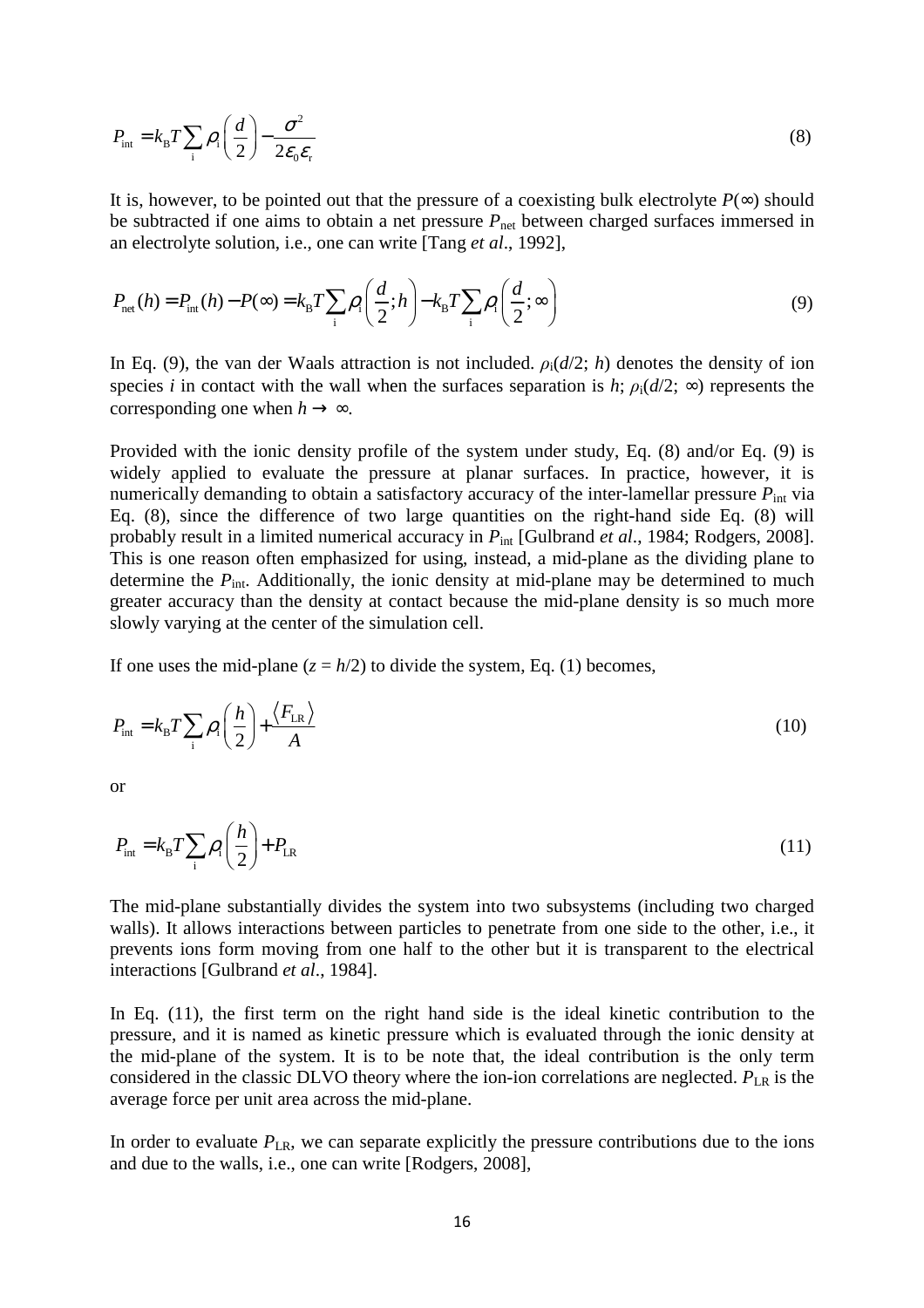$$
P_{LR} = P_{Li-RW} + P_{RW-LW} + P_{Ri-LW} + P_{Li-Ri}
$$
\n(12)

where the subscripts Li denotes ions with  $z < h/2$  while Ri represents ions with  $z > h/2$ ; RW and LW specify the right wall and left wall, respectively.

By also including the ion-ion hard-sphere (hs) correlation,  $P_{LR}$  can be finally written as,

$$
P_{LR} = P_{el} + P_{hs} \tag{13}
$$

with

$$
P_{\rm el} = P_{\rm Li-RW} + P_{\rm RW-LW} + P_{\rm Ri-LW} + (P_{\rm Li-Ri})_{\rm el}
$$
\n(14-1)

and

$$
P_{\text{hs}} = \left(P_{\text{Li-Ri}}\right)_{\text{hs}}\tag{14-2}
$$

where  $P_{el}$  is the electrostatic correlation pressure, this part gives the direct electrostatic interaction between the two halves of the system on either side of the mid-plane and it originates from the electrostatic correlation between the ions. *P*hs is the hard sphere contact pressure arising from the collisions of the ions across the mid-plane.

### 6.3 Integral equation method

To explicitly evaluate the electrostatic correlation pressure *P*el and the hard-sphere contact pressure *P*hs, Kjellander and Marčelja [1986] formulated expressions for these pressure components based on the integral equation method.

The electrostatic correlation pressure is written as,

$$
P_{\rm el} = -\sum_{\rm i,j} \int_{h/2}^{h-d/2} dz \rho_{\rm i}(z) \int_{d/2}^{h/2} dz \rho_{\rm j}(z) \times \int dr \frac{\partial u_{\rm i,j}(r,z,z)}{\partial z} h_{\rm i,j}(r,z,z) \tag{15}
$$

where  $u_{i,j}$  is the Coulomb pair potential.  $h_{i,j}$  is the total correlation function, which depends on three coordinates, i.e., the *z*-coordinate of two ionic particles and their separation *r* [Kjellander *et al*., 1988a].

The hard-sphere contact pressure is given by,

$$
P_{\text{hs}} = k_{\text{B}} T \sum_{i,j} 2\pi \int_{h/2}^{h-d/2} dz \rho_i(z) \int_{d/2}^{h/2} dz \rho_j(z) \times (z - z) g_{i,j} ( [d^2 - (z - z)^2]^{1/2}, z, z) \tag{16}
$$

where *g*i,j is the pair distribution function.

In Eq. (16), the integrals are only to be taken for the values of *z* and *z'* where the argument of the square root is positive [Kjellander and Marčelja, 1986].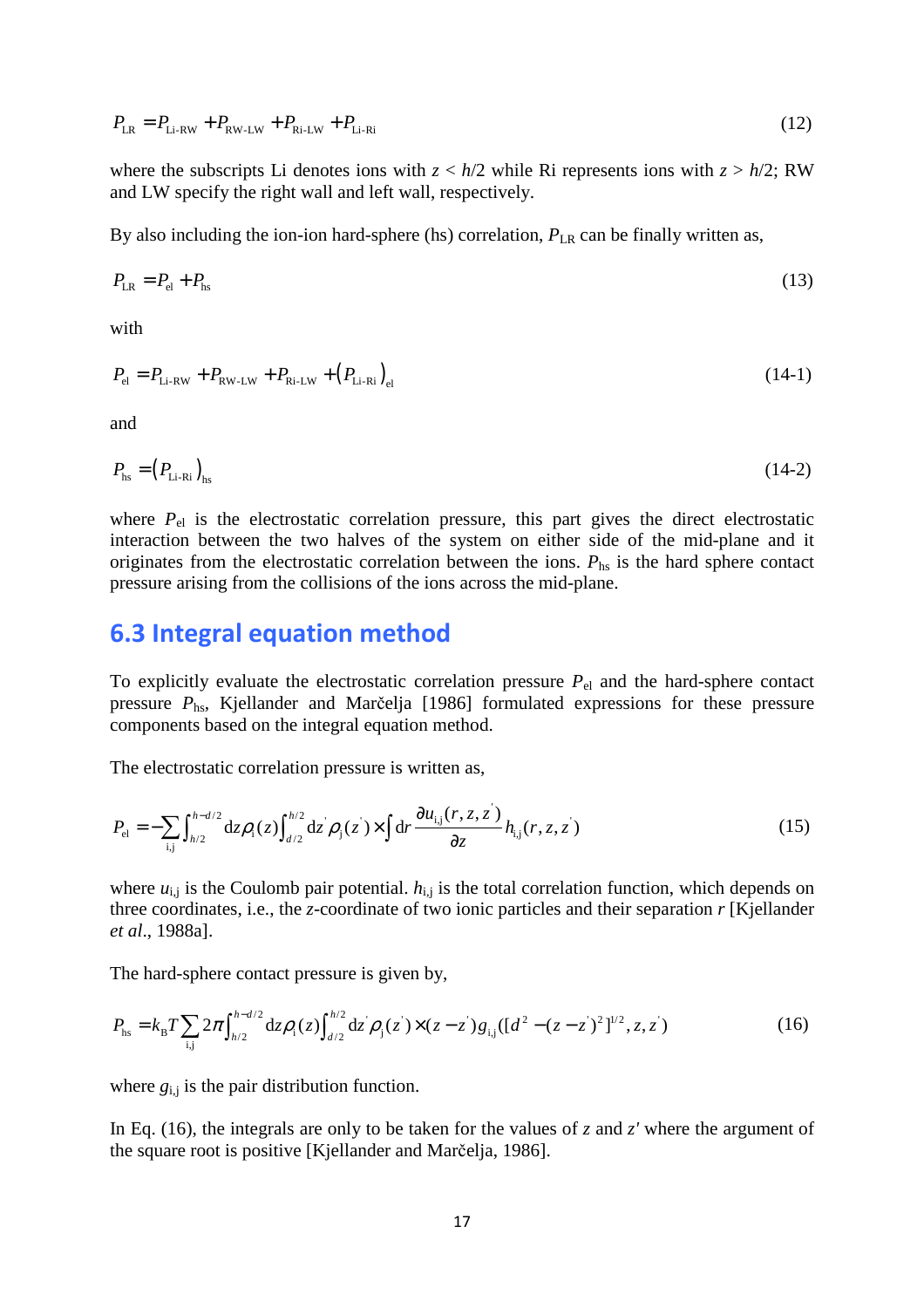Noticeably, prior to the calculations of these pressures through Eqs. (15) and (16),  $g_{i,j}$  or  $h_{i,j}$ , together with the ionic density distribution  $\rho_i$ , has to be obtained. Towards that end, the formally exact integral Ornstein-Zernike (OZ) equation is given in the planar geometry as [Attard, 2002],

$$
h_{i,j}(r, z, z^{\prime}) = c_{i,j}(r, z, z^{\prime}) + \sum_{k} \int dz^{\prime} d\mathbf{r}^{\prime} \rho_{k}(z^{\prime}) c_{i,k}(|\mathbf{r} - \mathbf{r}^{\prime}|, z, z^{\prime}) h_{k,j}(r^{\prime}, z^{\prime}, z^{\prime})
$$
(17)

where the total correlation function *h* between two ions, at *z* and *z'*, is the sum of the direct correlation *c* between them plus the indirect correlation mediated by a third particle at **r**''. This indirect correlation is described by the direct correlation between particle at *z* and particle at **r**'' times the total correlation between particle at **r**'' and particle at *z'*, integrated over the space.

Since the OZ equation represents a relation between two unknown correlation functions, i.e., *h* and *c*, a second equation is required to close the set,

$$
g_{i,j} = h_{i,j} + 1 = \exp\left[-\beta u_{i,j} + h_{i,j} - c_{i,j} + b_{i,j}\right]
$$
\n(18)

Eq. (18) is called the closure equation.  $\beta = 1/k_B T$  and *b* denotes a bridge function. In practice, however, there is no simple expression of the bridge function and it is in fact very difficult to evaluate. For this reason, the anisotropic hyper-netted chain (HNC) integral method developed by Kjellander *et al*. [1992] neglects it entirely.

Eq. (17) and Eq. (18) give a completed system of equations for the case of a homogeneous fluid, where the density is equal everywhere. One usually sets up an iterative procedure to solve these equations numerically. However, for the study of inhomogeneous fluid, the density varies from point to point, Eqs. (17) and (18) have to be supplemented by a equation of the ion density distribution.

For instance, the anisotropic HNC integral method determines the density distribution from the equilibrium condition where the chemical potential  $\mu_i$  of the bulk solution is equal to that of the system under study, i.e.,  $\mu_{i,bulk} = \mu_i$ , where

$$
\mu_{i} = \mu_{i}^{0} + k_{B} T \ln \rho_{i} (z) + \mu_{i}^{\text{ex}}(z)
$$
\n(19)

with

$$
\mu_i^0 = k_B T \ln \Lambda_i^3 \tag{20}
$$

where  $\Lambda_i$  is the de Broglie thermal wavelength.

In Eq. (19),  $\mu_i^{ex}$  is the excess (non-ideal) chemical potential that originates from the ionic particle interactions in the system. The last two terms in Eq. (19) are position dependent, but their sum is constant at equilibrium. Based on the anisotropic HNC approximation,  $\mu_i^{ex}$  can be explicitly determined as,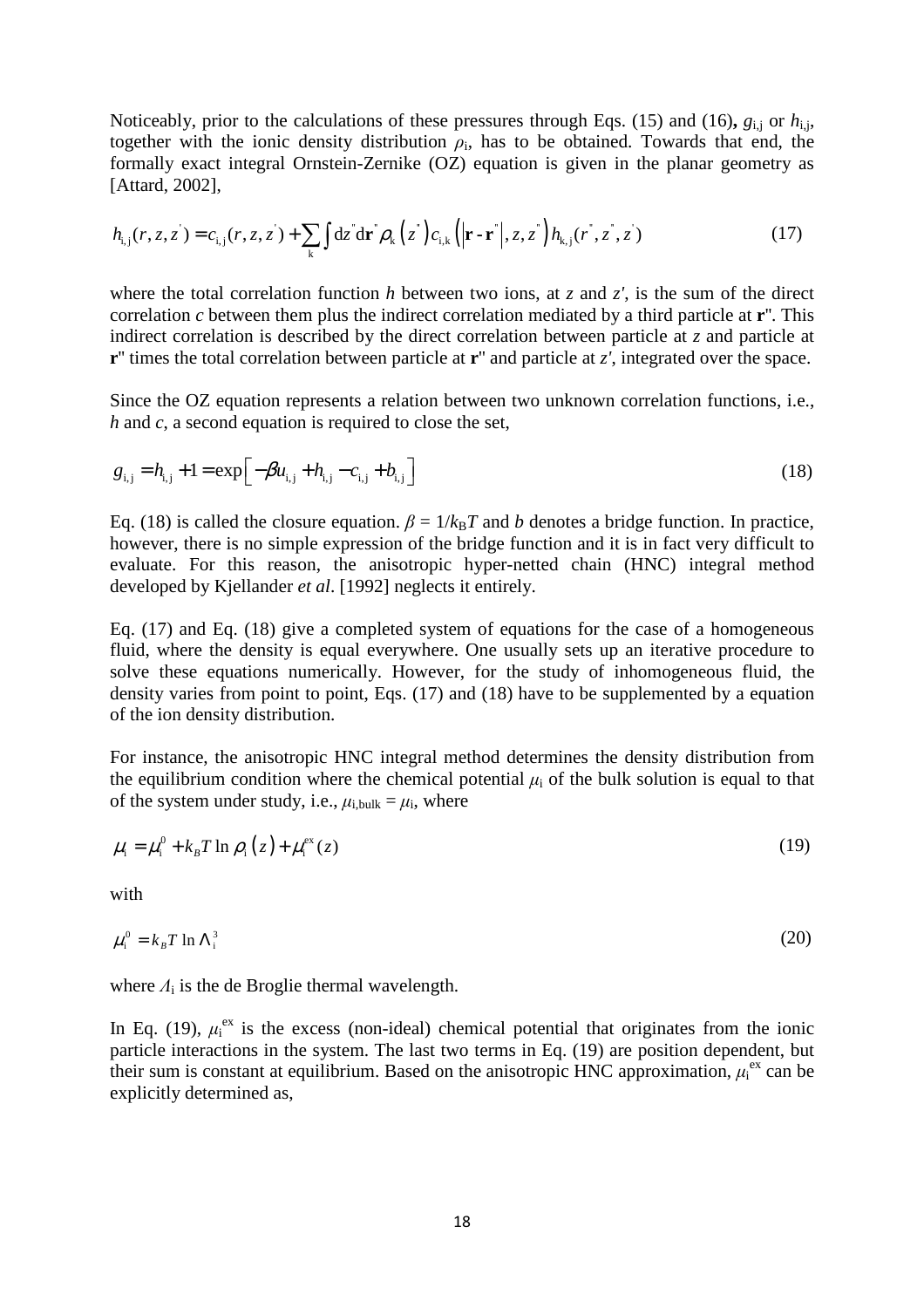$$
\mu_{i}^{ex}(z) = v_{i}(z) - \frac{1}{2\beta} \Big[ h_{i,i}(0, z, z) - c_{i,i}(0, z, z) \Big] + \frac{2\pi}{\beta} \sum_{j} \int r dr dz \, \rho_{j}(z') \Big[ \frac{1}{2} h_{i,j}^{2}(r, z, z') - c_{i,j}(r, z, z') \Big]
$$
\n(21)

where  $v_i$  is the ion-wall interaction potential.

Subsequently, Eq. (21) is used to describe the equilibrium density profile of the ionic particles through,

$$
\rho_{i}(z) = \zeta_{i} \exp\left[-\beta \mu_{i}^{\text{ex}}(z)\right] \tag{22}
$$

with  $\zeta$  defined as the activity, and it is given by

$$
\zeta_i = \exp\left(\beta \mu_i\right) / \Lambda_i^3 \tag{23}
$$

For a given chemical potential, the above three equations, i.e., Eqs. (17), (18) and (22), together with the overall electro-neutrality condition of the system, from a closed set of equations for  $h_{i,j}$ ,  $c_{i,j}$  and  $\rho_i$ . The mathematical transformations necessary to solve them are presented by Kjellander *et al*. [1988a].

Within the primitive model of electrolyte solutions, the anisotropic HNC integral method in general gives accurate solution for the surface-surface interaction. The agreement with, e.g., the Monte Carlo simulation is good. In figure 6, the anisotropic HNC calculations from Eqs. (11), (15) and (16) are presented to study the inter-lamellar pressure vs. separation for a system in equilibrium with a 2.0 M 2:1 electrolyte. The surfaces are modeled with uniform surface charge density  $\sigma$  = -0.267 C·m<sup>-2</sup>.



Figure 6. Pressure components for the system in equilibrium with a 2.0 M 2:1 salt solution. (- - -) and ( $\blacksquare$ ) kinetic component; (...) and ( $\circ$ ) collision (ion-ion core contact) contribution; (----) and ( $\Box$ ) electrostatic correlation component [Kjellander *et al*., 1992].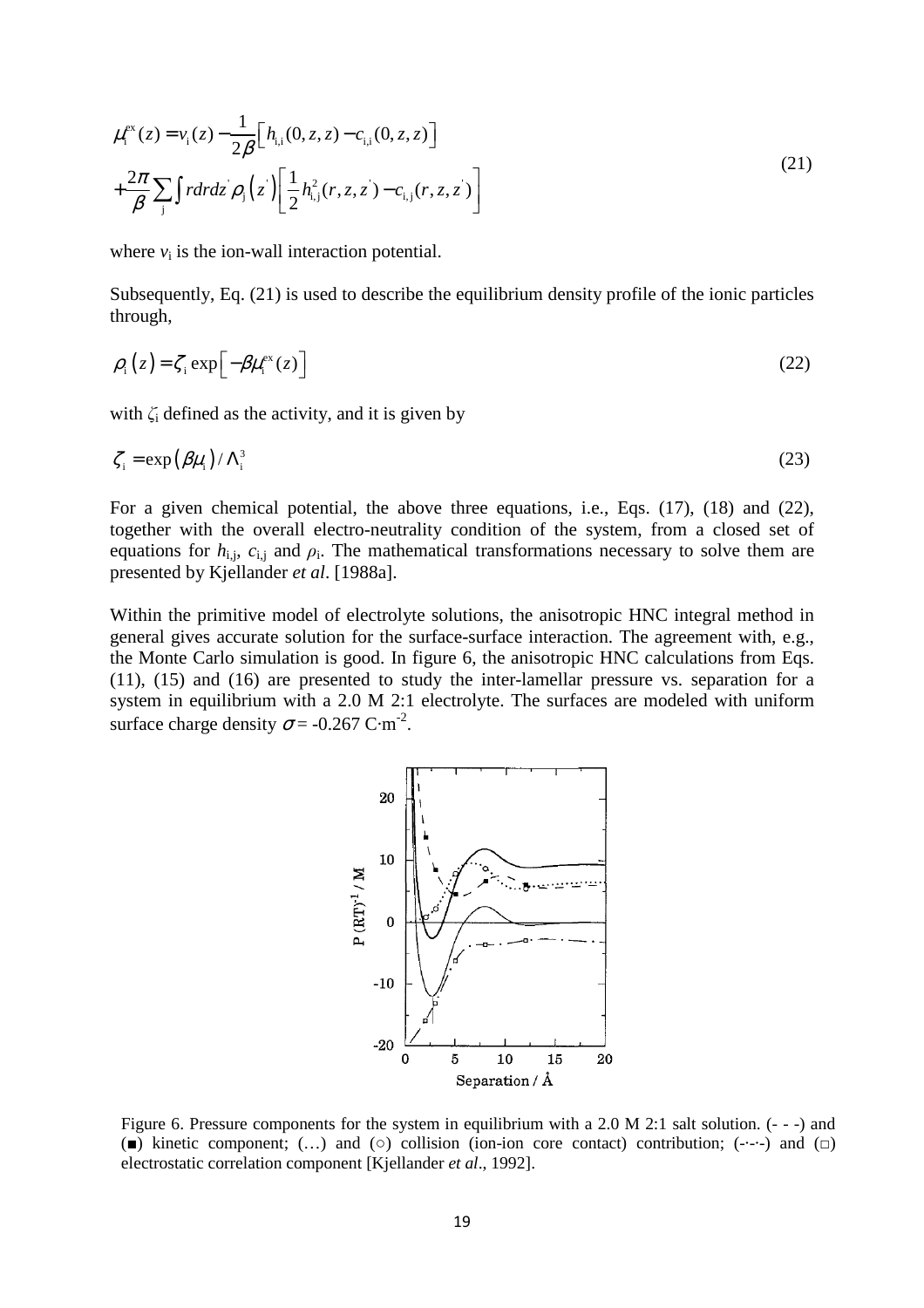In figure 6,  $P_{\text{int}}$  is shown as thick full line while the net pressure  $P_{\text{net}}$  is shown as a thin full line. It should be pointed out that the separation, in this figure and the following figure 7, is defined as the distance between the points of closest approach of the ions to the walls, i.e.,  $h =$ separation + *d*, with *d* = 4.25 Å. Attractive regions can be observed in both  $P_{\text{int}}$  and  $P_{\text{net}}$  at a separation  $h = \sim 7$  Å. It is also indicated in figure 6 that the total inter-lamellar pressure is a result of the interplays among different pressure contributions.

### 6.4 Density functional theory method

Although the integral OZ equation method, such as the anisotropic HNC method was proved to be successful in reproducing the Monte Carlo results with respect to the pressures between inter-lamellar layers at different surface separations, the computational efforts to solve the integral OZ equation are formidable. Mainly for this reason, the density functional theory (DFT) that has been intensively developed over the last two decades are also widely used in the study of surface interactions as they involve much less numerical difficulties.

However, the pressure expressions developed by Kjellander *et al*. are formulated in terms of the ion-ion (pair) distribution function, which are the direct result of the integral equation methods but not those of the DFTs.

To tackle this problem, the authors of the present report have developed a novel expression for describing the pressure between charged plates. This expression is similar in structure to that obtained by Kjellander and Marčelja [1986], but it is given as a function of the singleparticle direct correlation functions (DCF)  $c_i^{\text{el}}$  and  $c_i^{\text{hs}}$ , which are the byproducts of all the typical DFT approaches. That is, we can write [Wang *et al*., 2011b],

$$
P_{\rm el} = k_{\rm B} T \sum_{\rm i} \int_{h/2}^{h-d/2} \rho_{\rm i} (z) \left[ \, \mathrm{d} c_{\rm i}^{\rm el} (z) \, / \mathrm{d} z \, \right] \mathrm{d} z \tag{24}
$$

and

$$
P_{\text{hs}} = k_{\text{B}} T \sum_{i} \int_{h/2}^{h-d/2} \rho_i(z) \left[ \frac{\mathrm{d}c_i^{\text{hs}}(z)}{\mathrm{d}z} \right] \mathrm{d}z \tag{25}
$$

Notably, both  $P_{el}$  and  $P_{hs}$  are functions of the single-particle DCFs, which are already available from the results of either of the DFT methods that we have proposed, e.g., the fundamental measure theory (FMT)/weighted correlation approach (WCA) method and the FMT/mean spherical approximation (MSA) method [Wang *et al*., 2011a, 2011b]. This makes Eq. (11) together with Eq. (13) not only convenient to use but also allows us to analyze different contributions to  $P_{int}$  as done by Kjellander and Marčelja [1986].

As formulated theoretically in our work [Wang *et al*., 2011a, 2012], the so-called weighted correlation approach (WCA) method was developed to evaluate  $c_i^{\text{el}}$  through,

$$
\Delta c_i^{(1)}(z) = \sum_j \int d\vec{\mathbf{x}}_{i,j}^{(2)}(z,\mathbf{s}) \Delta \rho_j(\mathbf{s})
$$
\n(26)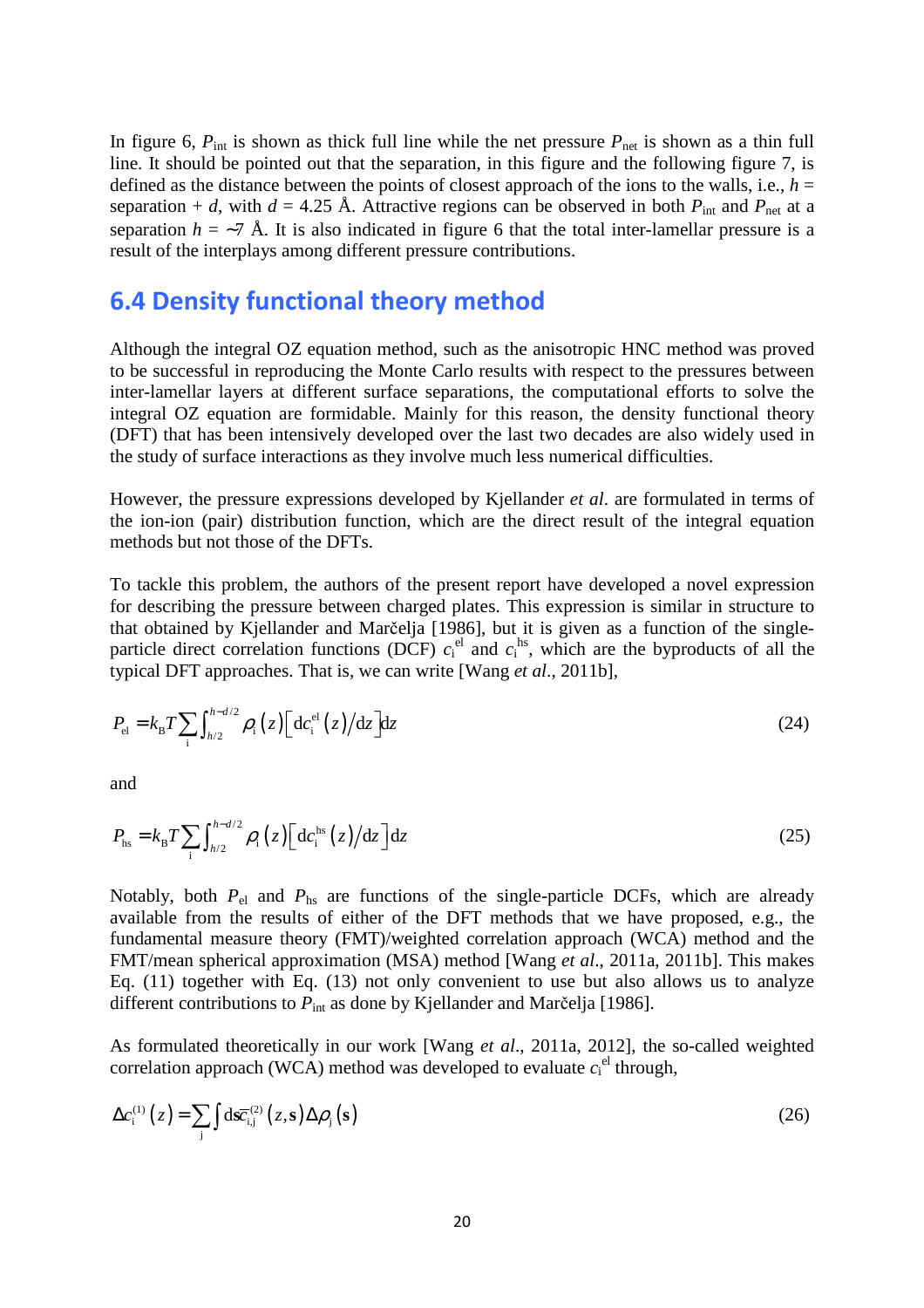where  $\Delta c_i^{(1)}(z)$  represents the change of single-particle direct correlation function from a reference state to the state under study, i.e.,  $c_i^{(1)}(z)$ .  $\bar{c}_{i,j}^{(2)}(z, s)$  is the weighted pair direct correlation function, given by,

$$
\overline{c}^{(2)}(z,\mathbf{s}) = \sum_{\mathbf{m}} \alpha_{\mathbf{m}} \frac{\int c^{(2)}(z,\mathbf{s};f_{\mathbf{m}}) f_{\mathbf{m}}(\mathbf{r}') d\mathbf{r}'}{\int f_{\mathbf{m}}(\mathbf{r}') d\mathbf{r}'} \tag{27}
$$

with

$$
\sum_{m} \alpha_{m} = 1 \tag{28}
$$

where  $f_m$  represents a correlation-weight function that may depend spatially on the local densities of the ionic fluid under study.  $c^{(2)}(z, s; f_m)$  is the pair direct correlation function of the inhomogeneous ionic fluid for a particle at *z* and a particle at **s** separated by a distance *r*.  $\alpha_m$  denotes a correlation-weight factor that should be specified based on the choice of the  $f_m$ function.

Based on Eqs. (26) to (28), the ionic density distribution, and consequently the single-particle DCFs, can be obtained via

$$
\rho_{i}(z) = \rho_{i,\text{bulk}} \exp\left[-\beta z_{i} e \psi(z) + \Delta c_{i}^{\text{HS}}(z) + \Delta c_{i}^{\text{EL}}(z)\right]
$$
(29)

where  $\psi$  is the mean electrostatic potential of the electrolyte, and it is given in the following as,

$$
\psi(z) = \frac{1}{\varepsilon_0 \varepsilon_r} \sum_{j} \int_z^{h/2} dz' (z - z') \rho_j(z') z_j e + \psi(h/2)
$$
\n(30)

In Eq. (30),  $\psi(h/2)$  is the mid-plane potential between the plates and it is an undetermined constant. For each specific separation  $h$ ,  $\psi(h/2)$  has to be computed by solving the ion density distributions from Eq. (29), in combination with the overall electro-neutrality condition.

Having discussed this, in figure 7a, the net pressures between charged plates are calculated from the DFT formulations, and plotted as a function of surface separations for the case of a 2.0 M 2:1 electrolyte solution that has also been studied by the integral equation method in figure 6. The DFT methods, particularly the FMT/WCA method compares well with the MC results that indicate the pressure curve is strongly oscillatory to give not only two attractive minima but also a repulsive maximum.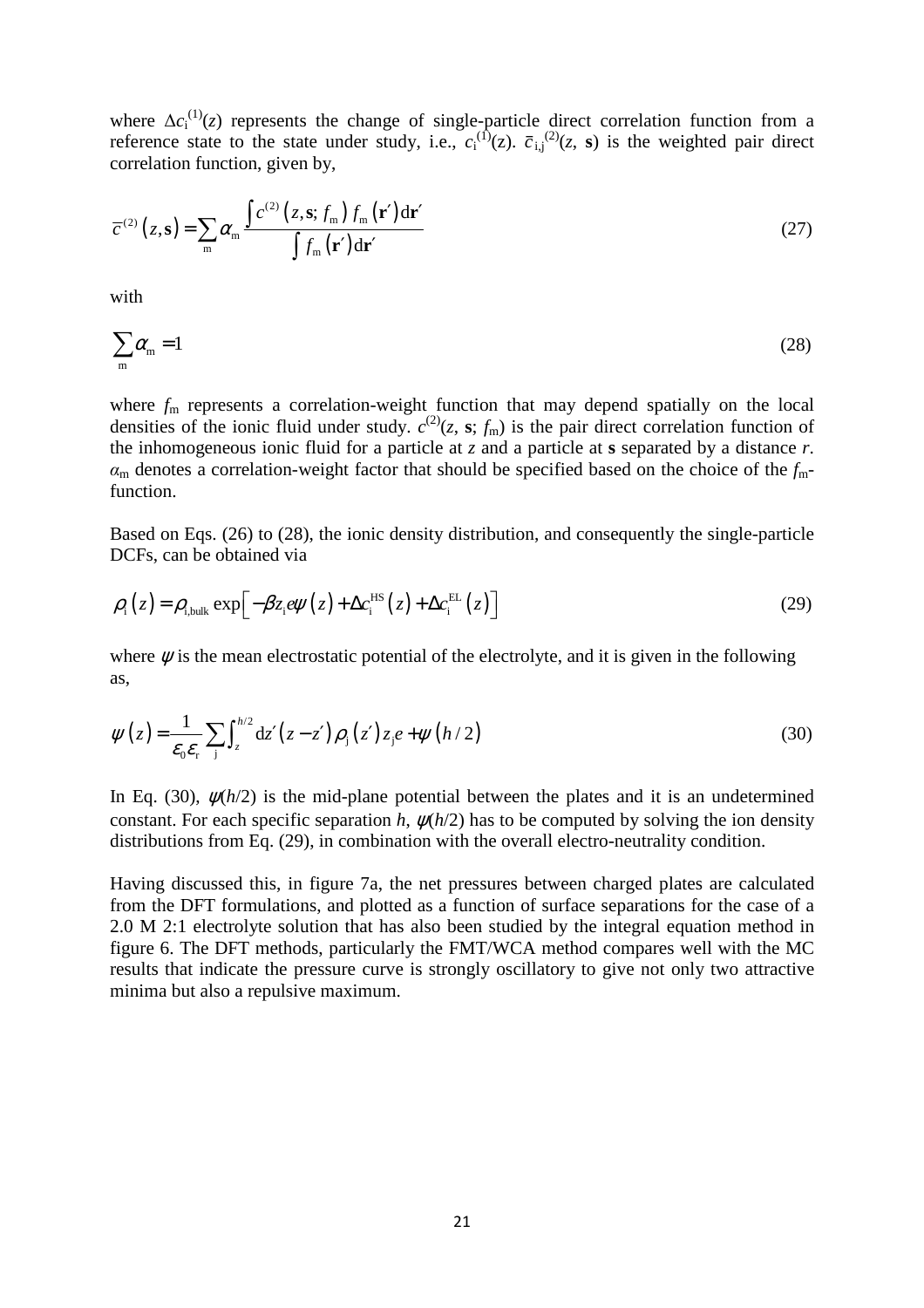

Figure 7. For a system in equilibrium with a 2.0 M 2:1 electrolyte solution: the net pressures calculated by the FMT/WCA and FMT/MSA approaches are shown with Monte Carlo results (MC) in (a); the inter-lamellar pressure (int) with the ideal kinetic (kin) contribution, the hard-sphere (HS) contribution and the electrostatic (EL) contribution calculated by the FMT/WCA approach are plotted in (b).

In order to explore the patterns of the net pressure curve, we present in figure 7b the individual components of the FMT/WCA inter-lamellar pressure for the case shown in figure 7a. Clearly, three distinct regions can be identified on the plot, where the pressure  $P_{int}$  shows different features. In the first region of  $h < 2d$ ,  $P_{int}$  first goes down to a minimum and then up. In the second region of *h* between 2*d* and 3*d*,  $P_{int}$  continues to rise until a maximum and then turns down. In the third region of  $h > 3d$ , a secondary minimum can be observed. Since these features are in conformity to those shown in figure 7a and no negative values of *P*int are found, the attractive net pressures can only result from a relatively high bulk pressure  $P_{\text{bulk}}$ , which is on the order of magnitude of  $P_{int}$  at the end point where  $h = d + 15 \text{ Å}$ .

### 6.5 Monte Carlo simulation method

The Monte Carlo (MC) simulations [Segad *et al*., 2010, 2012] also showed that the limited swelling of clay in presence of divalent counter-ions is a consequence of ion-ion correlations. In their study, it has been suggested that when montmorillonite is in contact with a salt reservoir containing both Na and Ca counter-ions, the swelling would be limited unless the Na concentration in the bulk is several orders of magnitude larger than the Ca concentration.

To describe the pressure of the confined solution, Segad *et al*. [2010, 2012] use a very similar expression based on the "force on the dividing plane" to give,

$$
P_{\text{int}} = k_{\text{B}} T \sum_{i} \rho_{i} \left( \frac{h}{2} \right) + P_{\text{el}} + P_{\text{hs}} \tag{31}
$$

In practice, however, they reported an experimentally interesting quantity, i.e., the net pressure between the charged platelets by also including the contribution from van der Waals interaction,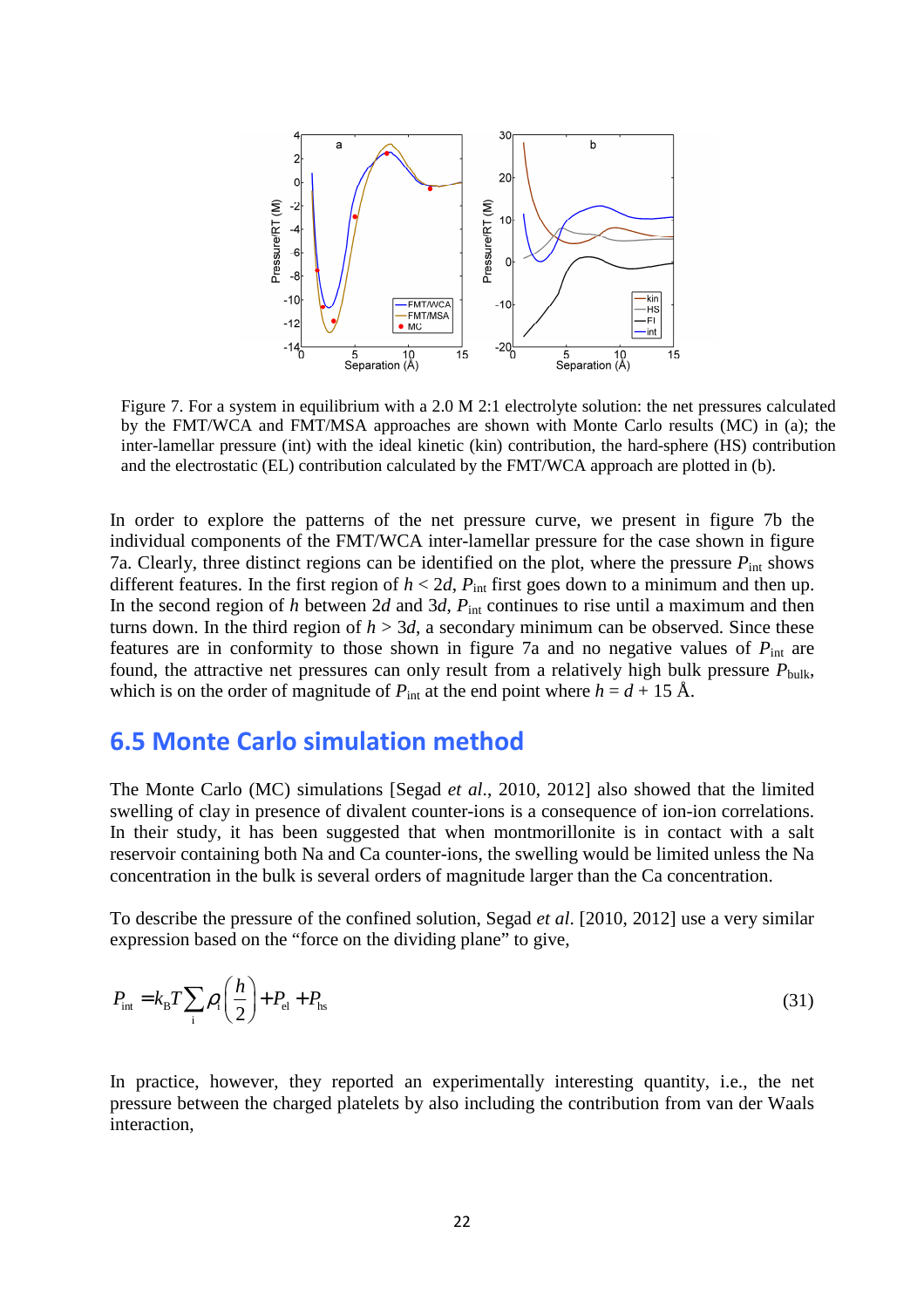$$
P_{\text{net}}^{\text{total}} = P_{\text{net}} - \frac{A_{\text{H}}}{6\pi h^3} \tag{32}
$$

where  $A_H$  is the Hamaker constant.

In figure 8, they have initially studied a salt free system with surface charge densities -0.16 C·m<sup>-2</sup>, where the monovalent and divalent counter-ions are present. The total pressure, including both  $P_{\text{int}}$  and van der Waals interaction, is drawn as lines without symbols, while the electrostatic component only is drawn as lines with filled circles. Solid lines are for a system with monovalent counter-ions and dashed lines for divalent. It is to be noted that,  $P_{int}$  obtained from the PB equation are presented by the dashed line with squares for the case of divalent counter-ions.



Figure 8. Total net pressure as a function of separation for a surface charge density of -0.16 C·m<sup>-2</sup> [Segad *et al*., 2010].

In addition, they have considered a situation where both mono- and divalent ions are used to neutralize the surface charges; the total net pressure becomes strongly dependent on the counter-ion composition in the double layer.

They simulated a clay system in equilibrium with a salt solution containing a mixture of Na and Ca ions. Even if there will be a competition for the charged surfaces between Na and Ca ions when they are both present in the bulk electrolyte, Ca ions will dominate in the double layer in general, but the detailed outcome will depend mainly on two factors, the surface charge density and the concentration ratio between Na and Ca counter-ions in the bulk [Segad *et al.*, 2010]. Figure 9 shows a system with  $\sigma$  = -0.14 C·m<sup>-2</sup>. If, however, the surface charge density is low, ion-ion correlation effects becomes less important and consequently the Ca ions will not dominate the double layer interaction.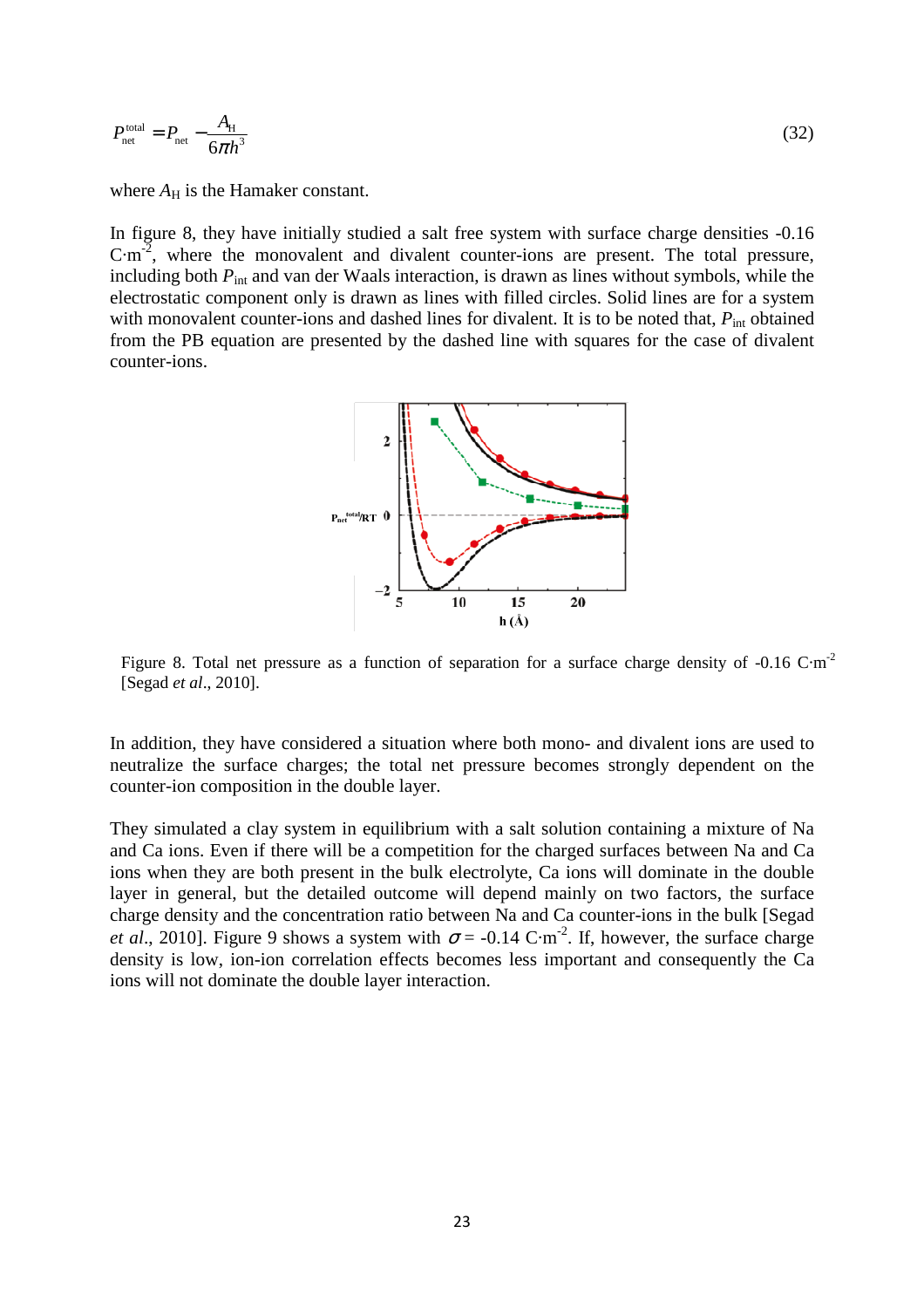

Figure 9. Total net pressure as a function of separation. The bulk contains a mixture of NaCl and CaCl<sub>2</sub> and  $\sigma = 0.14 \text{ C} \cdot \text{m}^2$ . The NaCl concentration is kept constant at (a) 100 and (b) 500mM, while the CaCl<sub>2</sub> concentration is varied as indicated in the graphs [Segad *et al*., 2010].

The MC simulation has also been performed to investigate the role of divalent Ca on the stable basal spacing of bentonite smectite [Chavez-Paez *et al*., 2001]. Their study was performed by using the computer simulations in the µVT ensemble (chemical potential, volume and temperature are constant). In this method, the system samples its configuration space through molecular displacements and concentration fluctuation and acceptance probability of finding such a configuration follows the exponential law with respect to the interaction energy in a clay-water system saturated with calcium cation [Bounds, 1985]. It is found that the interlayers developed two or three layers of water in the Ca-montmorillonite of the Wyoming type, which is in agreement with the thermoporometry [Jullien *et al*., 2005] study shown in figure 2. Whereas the Na montmorillonite has a more open structure than that of the Ca montmorillonite. Ca-clays have a tighter structure, thereby yielding more compact and stable particles at the macroscopic level.

In general, the MC simulation results can be used as the "benchmark" data to quantitatively understand the role of divalent Ca on the swelling between inter-lamellar layers, in the primitive model of the clay-water system that the statistic mechanic approaches, e.g., the integral equation and DFT methods, are always based on. The Monte-Carlo method can be though of as solving the primitive model "exactly". The approximate analytical models can be tested against such results.

Recent efforts of the MC studies have been devoted to investigate the effect of surface charge discretization on the ionic structure in contact with the planar surfaces, which would have a direct influence on the inter-lamellar forces of the bentonite clays. For instance, Madurga *et al*. [2007] used the MC simulation to calculate the ionic density distribution near models of discretely charged surfaces. It should be noticed that, dealing with discretizated surface charge, the ionic densities should depend on three coordinates, i.e., *x*, *y* and *z*. However, their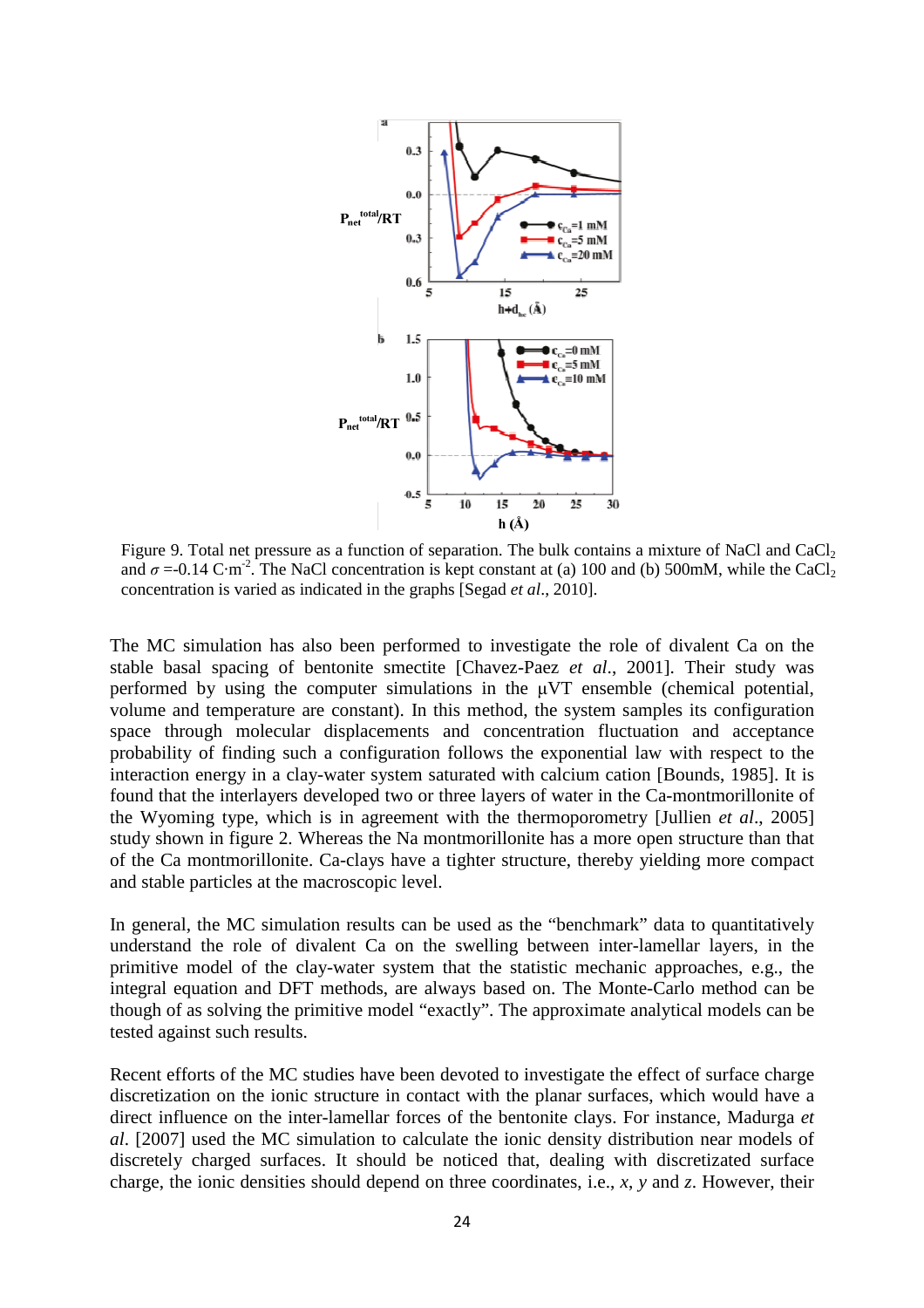simulation results were presented in the *z*-direction only, and therefore it might be interpreted as a mean value averaged over the directions parallel to the surface. By comparisons with calculations based on the charge smeared out surface, the ion density distributions suggested that significant discrepancies appeared even for 1:1 electrolytes when the surface charges are treated as finite size spheres with a radius of 0.3 nm, whose center are situated at the surface, i.e., DISC2 model in figure 10c. For the model of point charge sites just on the surface (DISC1 in figure 10b), no differences were, however, found in the ionic distribution as compared to those resulting from uniformly charged surface (CONT in figure 10a).



Figure 10. Pictures of the models for surface charge distribution: (a) continuous charge distribution (CONT model), (b) discrete distribution of point charge sites over the surface (DISC1 model), (c) discrete distribution of spherical charge sites of a radius over the surface (DISC2 model) [Madurga *et al*., 2007].

Additionally, by using a different model of discretely charged surfaces where the point charge sites are located at a distance *d/2* behind the surface, the MC simulation carried out by Khan *et al*. [2005] indicated that the attractive force due to the ion-ion correlation effect near a charge smeared out surface was weakened and could even turn to a repulsive force. In any case, the influence of the surface charge configurations should be considered, in a more realistic picture, to study the colloidal stability.

### 7 Remarks

This report is partially based on our main contributions during this period of work [Wang *et al*., 2011a, 2011b; Liu, 2013]. It aims to bring the awareness of the so called "ion-ion correlation" effect to simulate the swelling behavior of a compacted bentonite under water uptake. In particular, such effect should be well represented in theoretical attempts that try to understand how the structure, and charge of counter-ions, could influence the inter-lamellar separations and subsequently the swelling pressure.

The present report also provides a status report on widely used modern methods of statistic mechanics, by considering the ion-ion correlation effect, to quantify the forces between interlamellar layers and to investigate the role of divalent Ca on the swelling behavior of smectite gels.

It should be pointed out that the scope of this report is currently limited to the theoretical understanding of the interactions between inter-lamellar layers of smectite when it has not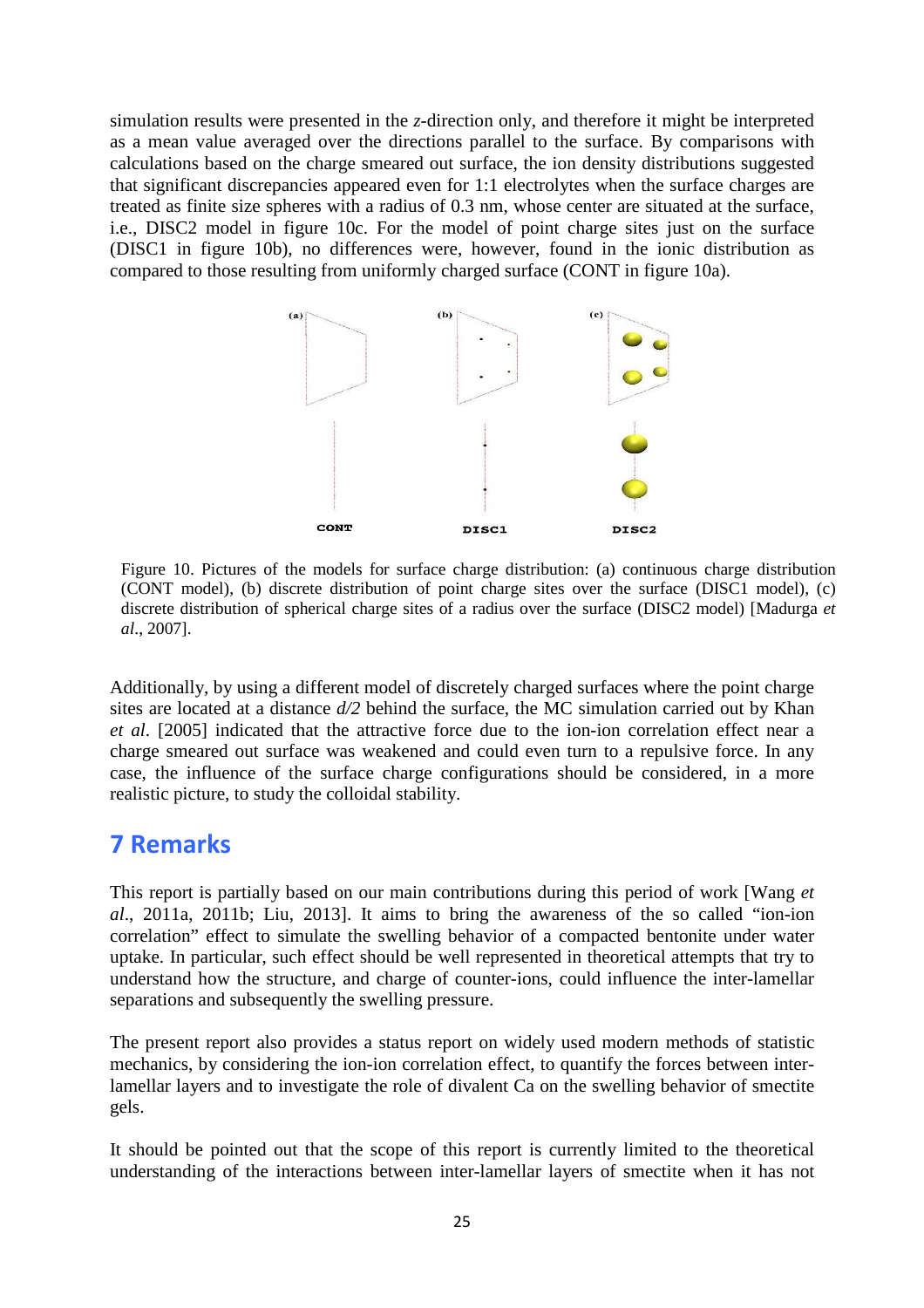swollen as much as it could by given access to more water. However, if one studies the "entire process" of bentonite swelling, there are other swelling stages in addition to the crystalline and/or osmotic interlayer swellings. For instance, Laird [2006] mentions the inter-particle osmotic swelling, breakup and formation of montmorillonite particles (stacks, tactoids or quasi-crystals), demixing of exchangeable cations, co-volume swelling, and Brownian swelling that generally operate in concert to control the swelling of bentonite in aqueous systems. A detailed discussion on these swelling mechanisms can be found in a very recently published paper by one of present authors [Liu, 2013].

It should be also noted that, a variety of methods have been proposed to simulate the swelling pressure of bentonite. Among them, the regression equation methods [Komine and Ogata, 1999], the phenomenological model methods [Alonso *et al*., 1990; Roscoe and Burland 1968], the thermodynamic methods based on a relationship between swelling pressure and suction [Sposito, 1972; Agus and Schanz, 2008] and the diffuse double-layer model methods [Bolt, 1956; Schanz and Tripathy, 2009] have also been reported in the literatures, in addition to the modern statistic methods that are discussed in this report.

In a different way from the above methods, Liu [2013] has developed a simple mechanistic model method to predict the swelling pressure of fully saturated, bentonite-based materials in distilled water or dilute saline solutions over a large range of final dry densities of bentonite. The model applies in essence the thermodynamic approach of Sposito [1972] to describe crystalline swelling, while using a diffuse double-layer model method to explain the behavior of osmotic swelling. In addition, it accounts for the demixing of exchangeable cations and the disintegration of the montmorillonite particles into small stacks of unit layers upon water uptake.

Readers, who are interested in the detailed formulation of this mechanistic model, are encouraged to refer to the publication [Liu, 2013]. The model performance are, however, summarized here: the model predictions are in excellent agreement with a great number of experimental results of swelling pressures of different types of bentonites and bentoniteaggregate mixtures in both distilled water and saline. It is found that the water chemistry, the montmorillonite content, the type and amount of exchangeable cations in the interlayers are important in determining the extent to which the montmorillonite particles are delaminated and hence the swelling behavior of saturated, bentonite-based materials.

### References

Agus, S. S. and Schanz, T. A method for predicting swelling pressure of compacted bentonites. Acta Geotechnica 3, 125 (2008).

Alonso, E. E. Gens, A. Josa, A. A constitutive model for partially saturated soils. Geotechnique 40, 405 (1990).

Attard, P. Thermodynamics and Statistical Mechanics: Equilibrium by Entropy Maximization. London: Academic (2002).

Bergaya, F. Theng, B. K. G. Lagaly, G. Handbook of Clay Science. Elsevier (2006).

Birgersson, M. Börgesson, L. Hedström, M. Karnland, O. Nilsson, U. Bentonite erosion, final report from clay technology. Clay Technology AB (2009).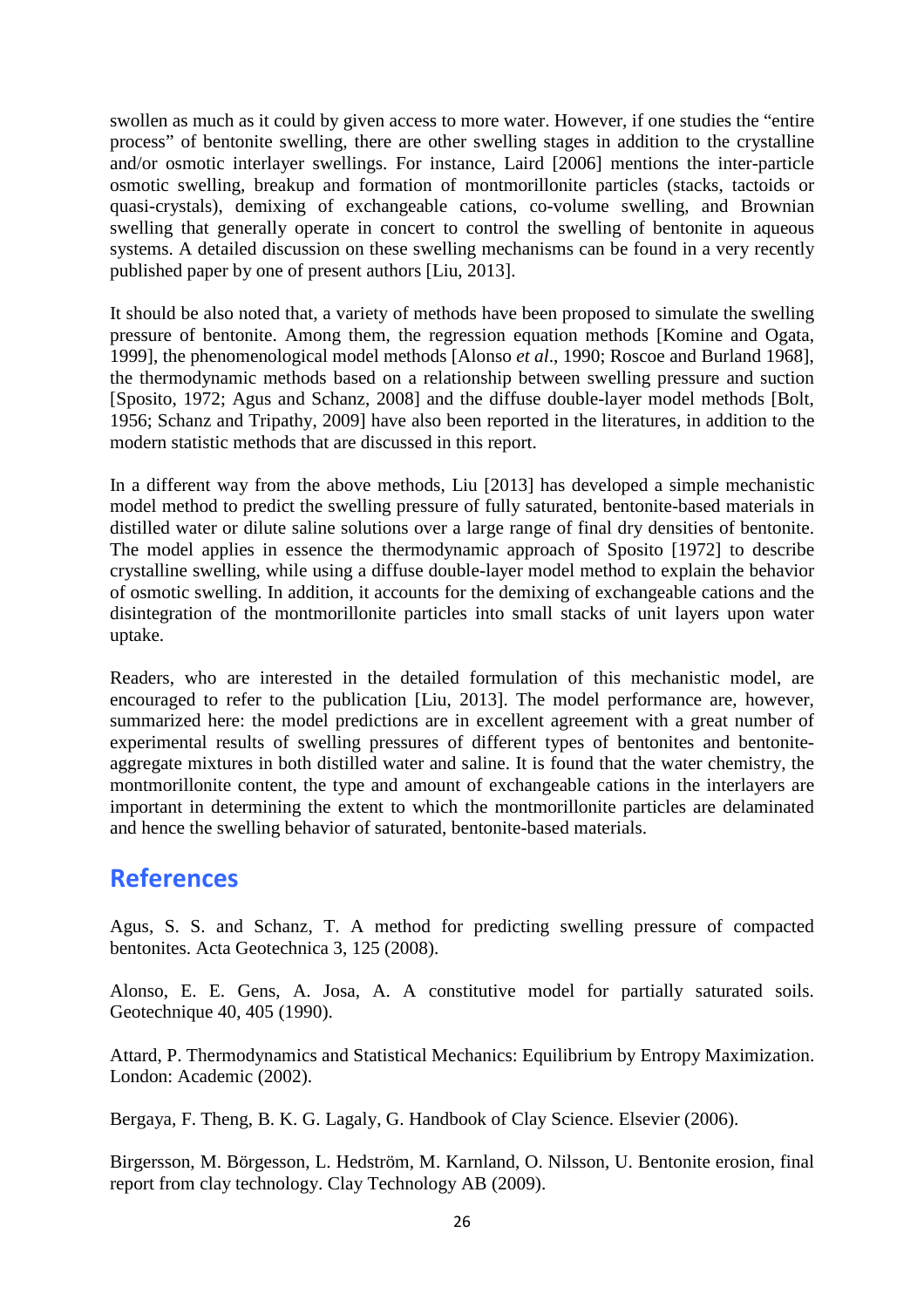Bolt, G. H. Physico-chemical analysis of the compressibility of pure clays. Geotechnique 6, 86 (1956).

Bounds, D. G. A molecular dynamics study of the structure of water around the ions  $Li^+$ , Na<sup>+</sup>,  $K^+$ ,  $Ca^{++}$ ,  $Ni^{++}$  and Cl. Mol. Phys. 54, 1335 (1985).

Chavez-Paez, M. de Pablo, and L. de Pablo, J. Monte Carlo simulation of Ca-montmorillonite hydrates. J. Chem. Phys. 114, 10948 (2001).

Cadene, A. Durand-Vidal, S. Turqa, P. and Brendle, J. Study of individual Namontmorollinite particle size, morphology and apparent charge. J. Colloidal and Interface Science 285, 719 (2005).

Dvinskikh, S. V. and Furó, I. Magnetic resonance imaging and nuclear magnetic resonance investigations of bentonite systems. SKB Technical Report TR-09-27 (2009).

Ferrage, E. Lanson, B. Sakharov, B. A. and Drits, V. A. Investigation of smectite hydration properties by modeling of X-ray diffraction profiles. Part 1. Montmorillonite hydration properties. American Mineralogist 90, 1358 (2005).

Greberg, H. Kjellander, R. and Åkesson, T. Ion-ion correlations in electric double layers from Monte Carlo simulations and integral equation calculations. Mol. Phys. 87, 407 (1996).

Greberg, H. Kjellander, R. and Åkesson, T. Ion-ion correlations in electric double layers from Monte Carlo simulations and integral equation calculations Part 2. Case of added salt. Mol. Phys. 92, 35 (1997).

Gulbrand, L. Jönsson, B. Wennerström, H. and Linse, P. Electrical double layer forces: A Monte Carlo study. J. Chem. Phys. 80, 2221 (1984).

Henderson, D., Blum, L. and Lebowitz, J. L. An exact formula for the contact value of the density profile of a system of charged hard spheres near a charged wall. J. Electroanal. Chem. 102, 315 (1979).

Israelachvili, J. N. Intermolecular and Surface Forces. Academic Press: New York, (1992).

Israelachvili, J. N. Adams, G. E. Measurement of forces between two mica surfaces in aqueous electrolyte solutions in the range 0-100 nm. J. Chem. Soc., Faraday Trans. 1. 74, 975 (1978).

Jansson, M. Bentonite erosion-Laboratory studies. Technical Report TR-09-33 (2009).

Jullien, M. Raynal, J. Kohler, E. and Bildstein, O. Physicochemical reactivity in clay-rich materials: tools for safety assessment. Oil Gas Sci. Technol. 60, 107 (2005).

Khan, M. O. Petris, S. and Chan, Y. C. The influence of discrete surface charges on the force between charged surfaces. J. Chem. Phys. 122, 104705 (2005).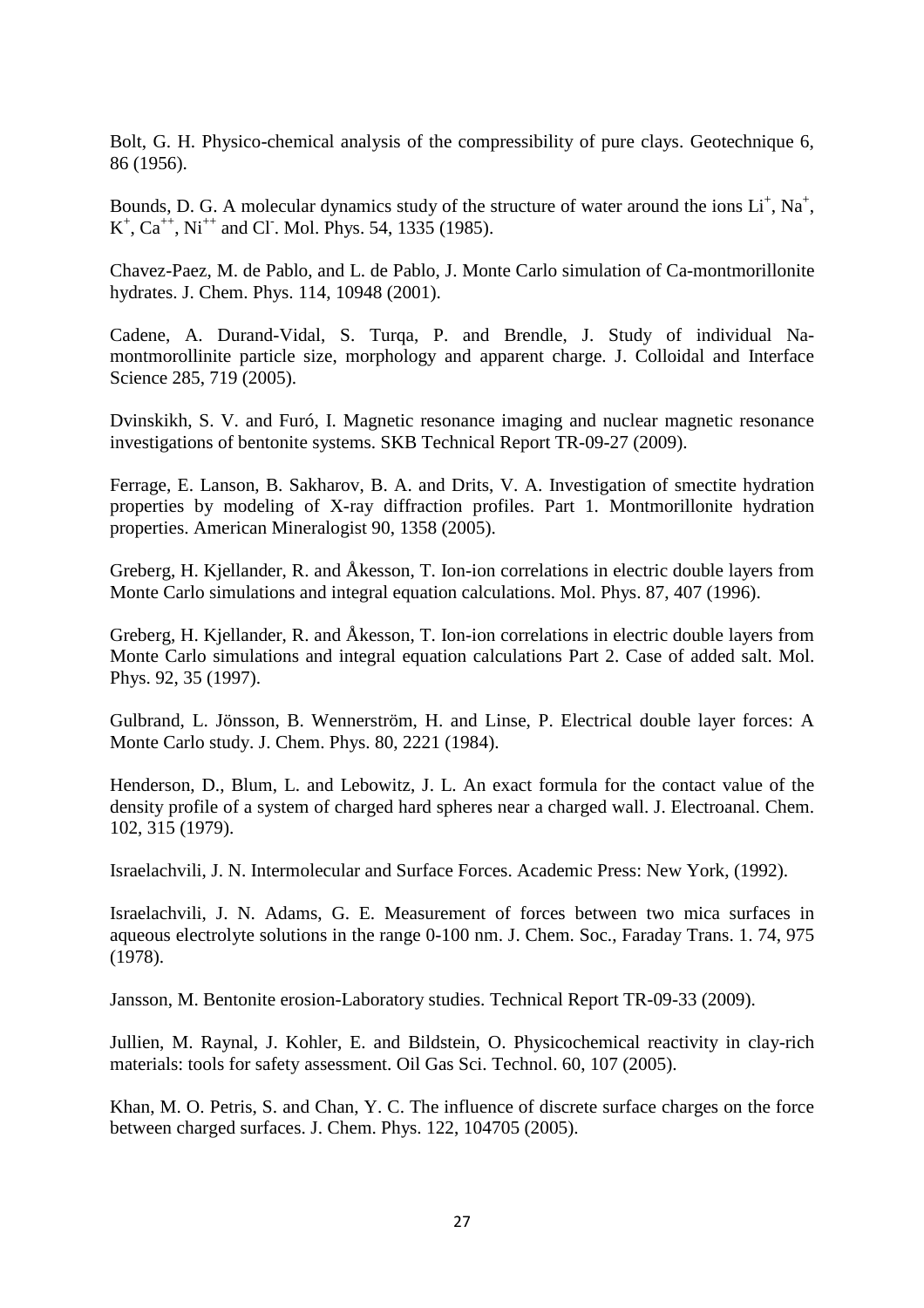Kjellander, R. and Marčelja, S. Inhomogeneous coulomb fluids with image interactions between planar surfaces. I. J. Chem. Phys. 82, 2122 (1985).

Kjellander, R, Marčelja, S. and Quick, J. P. Attractive double-layer interactions between calcium clay particles. J. Colloidal and Interface Science 126, 194 (1988a).

Kjellander, R. Akesson, T. Jönsson, B. and Marčelja, S. Double layer interactions in mono‐ and divalent electrolytes: A comparison of the anisotropic HNC theory and Monte Carlo simulations. J. Chem. Phys. 97, 1424 (1992).

Kjellander, R. Marčelja, S. Pashley, R. M. and Quick. J. P. Double-layer ion correlation forces restrict calcium-clay swelling. J. Phys. Chem. 92, 6489 (1988b).

Kjellander, R. Marčelja, S. Interaction of charged surfaces in electrolyte solutions. Chemical Physics Letters 127, 402 (1986).

Komine, H. and Ogata, N. Experimental study on swelling characteristics of sand-bentonite mixture for nuclear waste disposal. Soils Found 39, 83 (1999).

Lagaly, G. Colloid clay science, In: Bergaya, F., Theng, B.K.G., Lagaly, G. (eds), Handbook of Clay Science, Developments in Clay Science, Vol. 1, Elsevier, Amsterdam, Netherlands (2006).

Laird, D. A. Influence of layer charge on swelling of smectites. Appl. Clay Sci. 34, 74 (2006).

Liu, L. Prediction of swelling pressures of different types of bentonite in dilute solutions. Colloids Surf. A. *In press* (2013).

Lyklema, J. Fundamentals of Interface and Colloidal Science. Academic, New York/Toronto (1995).

Madurga, S. Martin-Molina, A. Vilaseca, E.; Mas, F. Quesada-Pérez, M. Effect of the surface charge discretization on electric double layers: a Monte Carlo simulation study. J. Chem. Phys. 126, 234703 (2007).

Neretnieks, I. Liu, L and Moreno, L. Mechanisma and models for bentonite erosion. SKB Technical Report TR-09-35 (2009).

Olphen, H. van. An Introduction to Clay Colloid Chemistry: For Clay Technologists, Geologists, and Soil Scientists, John Wiley and Sons, New York (1977).

Rodgers, J. M. Statistical mechanical theory for and simulation of charged fluids and water. Doctoral thesis (2008).

Roscoe, K. H. and Burland, J. B. On the generalized stress-strain behaviour of the 'wet' clay, In: Heyman, J., Leckie, F.A. (Eds.), Engineering Plasticity, Cambridge University Press, Cambridge (1968).